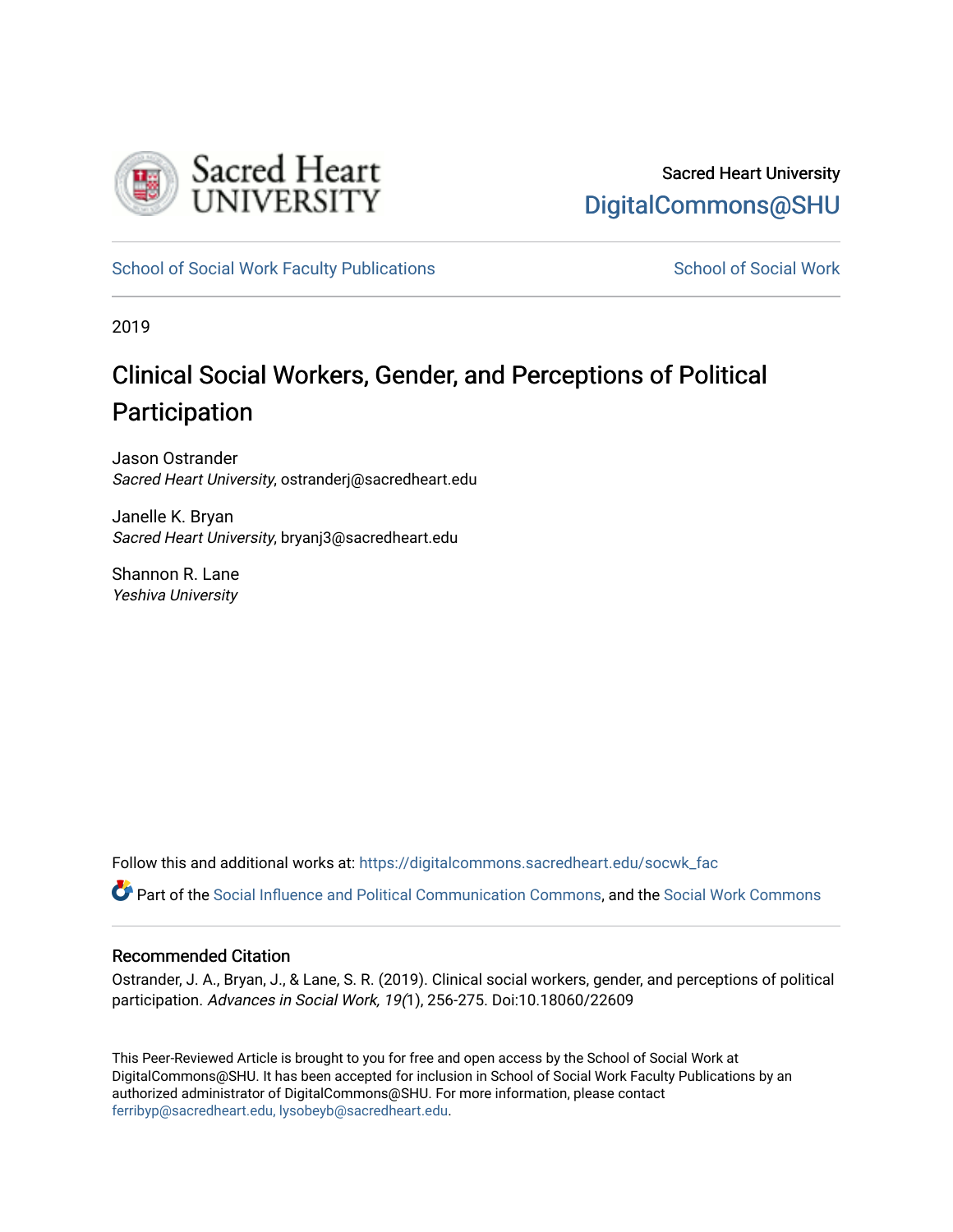# **Clinical Social Workers, Gender, and Perceptions of Political Participation**

# **Jason A. Ostrander Janelle Bryan Shannon R. Lane**

*Abstract: Political participation to create social change is considered a professional and ethical imperative for social workers. Although researchers have examined overall political participation by social workers, little is known about how clinical social workers participate and the broader societal factors that influence their political participation. A critical phenomenological methodology was used with a sample of 23 clinical social workers from New England states to (1) identify how socio-political forces influenced their political activity; and, (2) understand how the concept of power affected individuals' level of engagement or inclination toward the political process. This article describes one of the study's major findings. Female participants described themselves as unqualified and/or unknowledgeable in the political sphere, with low levels of ambition and confidence to engage in political processes. Many female participants also described the challenges of achieving a work-life balance between their careers and traditional gender-based roles with little time left for political engagement. Social work education and policy advocacy can affect change that will increase the internal and external efficacy of social workers and create a policy environment that allows more options for all social workers in balancing the demands of professional and personal lives.* 

*Keywords: Clinical social work; civic engagement; policy; political participation; gender; socialization*

Social work has a rich history of helping marginalized and oppressed populations through social reform. One of the primary characteristics of the profession is its dual emphasis on the individual and the environment. The latter includes the social, political, and economic structures and actors that impact clients daily. Macro-oriented scholars, however, have accused the profession of neglecting its obligation to social justice and political participation and focusing its energies on micro practice (Harding, 2004; Haynes & Mickelson, 2009). In this article, we examine the ways in which female clinical social workers view their participation in politics within a professional practice context. This understanding can inform the educational standards of schools of social work, which could lead to more politicized practice and thus fidelity to the profession's defining principles of social justice (Fisher & Karger, 1997).

This article focuses specifically on the experiences of female clinical social workers for three reasons. First, while women as a group have received more attention as active members of the political process in recent years, the consequences of the historical exclusion of women from the political process in substantive ways are still being felt in the United States and most other industrialized democracies. We believe this historical exclusion justifies the focus on this population as the social work profession works to make

Copyright © 2019 Authors, Vol. 19 No. 1 (Spring 2019), 256-275, DOI: 10.18060/22609

**This work is licensed under [a Creative Commons Attribution 4.0 International License.](https://creativecommons.org/licenses/by/4.0/)**

 $\left($ cc) BY

Jason Ostrander, PhD, Assistant Professor and MSW Program Director, and Janelle Bryan, MSW, Clinical Assistant Professor, Sacred Heart University Department of Social Work, Fairfield, CT. Shannon R. Lane, Associate Professor, Yeshiva University Wurzweiler School of Social Work, New York, NY.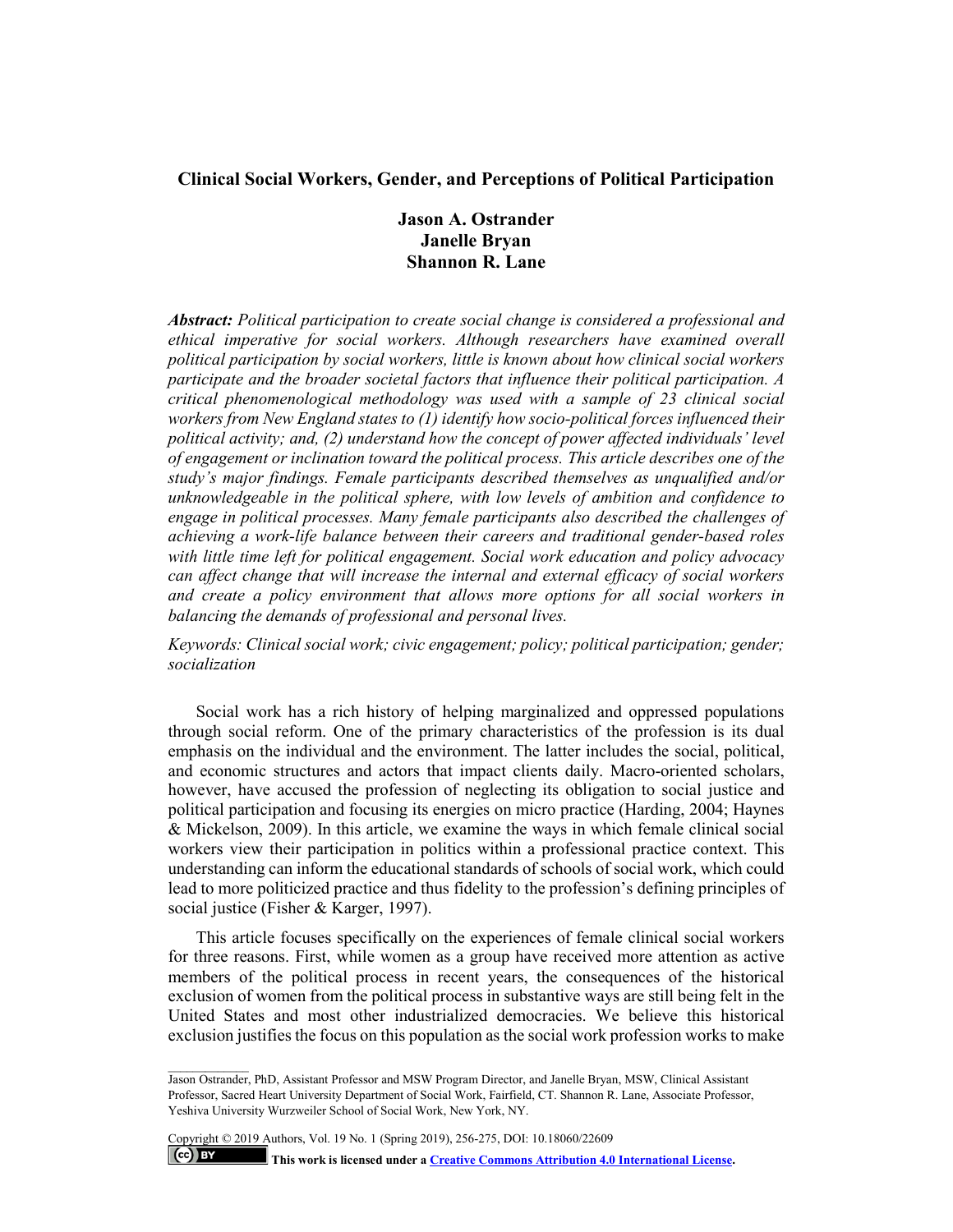our society, including our political process, more socially just. Second, clinical social workers are underrepresented in the literature about political participation among social workers, which makes it more important to hear their voices. Third, while interviewing the women in this study, it became apparent their experiences of political participation were firmly rooted in social identities connected to gender, specifically connected to identities as mothers, wives, and grandmothers, that it felt authentic to their voices to highlight these identities.

# **Literature Review**

In order to address the experiences of female clinical social workers and the lessons learned from this group that can inform political social work and social work education, we will discuss literature that highlights both gender and political participation. First, we discuss issues of gender and inclusive democracy. Second, we conceptualize the term political participation as used in this paper. Finally, we look at ways that political participation and gender connect with political efficacy.

#### **Gender and Democracy**

The United Nations recognizes increased political participation by women worldwide as "the key to redress gender inequalities in societies" (Bari, 2005, p. 1). This argument is made for both intrinsic reasons (women make up half of the world's population and therefore should have an equivalent representation) and instrumentalist reasons (the argument that women's contributions to politics will be different from men's based on their sex and their gender-roles within families). However, across the world, we see women's "historic exclusion from political structures and processes is the result of multiple structural, functional and personal factors that vary in different social contexts across countries" (p. 2). Bari (2005) argues that democracy has fundamentally served men better than women throughout its history, and that the patriarchal structures of modern democracies continue to make it difficult for women to both enter the political arena and to be effective changemakers within it. This article positions female clinical social workers' participation in the political process within that patriarchal lens, and deliberately focuses on their experiences in order to see how these structural issues affect this population.

#### **Political Participation and Social Work**

The first social work published author to analyze the political process was Reynolds in 1896 (Weismiller & Rome, 1995). Since then, a variety of studies in the social work literature have examined political participation by various subgroups of social workers, primarily using quantitative methods. Within this literature, nine studies used professional social workers as research participants and sampled only National Association of Social Workers (NASW) members. An additional eleven studies have used various other subgroupings, such as executive directors of NASW Chapters, administrators, state NASW Chapter members, child and family service workers, social work leaders in health care, undergraduate and graduate social work students, and social work educators (Ostrander, Lane, McClendon, Hayes, & Smith, 2017). Five additional studies contribute to the understanding of social workers' involvement in the political arena: Rocha, Poe, and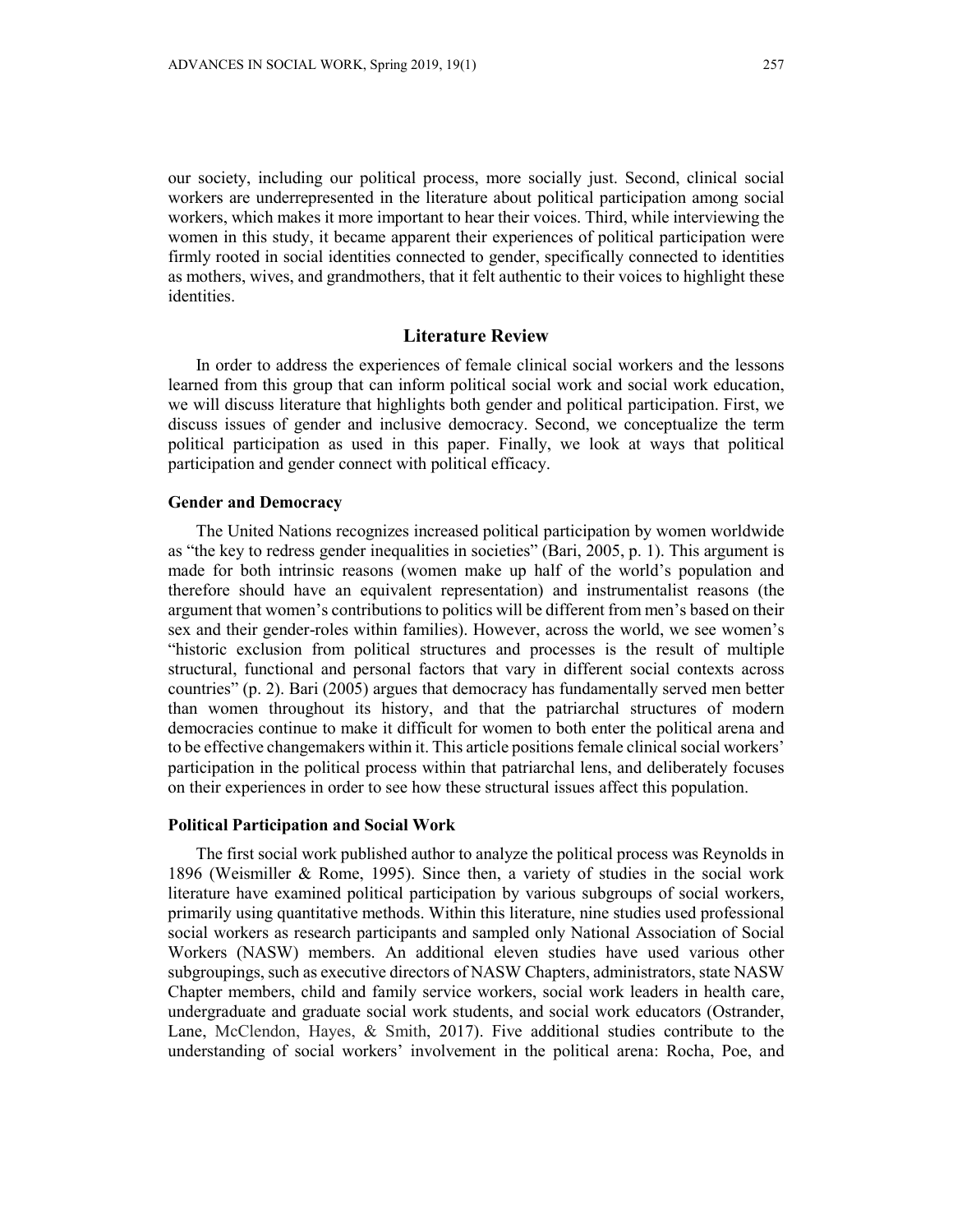Thomas (2010) explored the perceived barriers to social workers' professional advocacy, including legal issues; Rome, Hoechstetter, and Wolf-Branigin (2010) discussed empowering clients to participate in politics; Salcido (1984) examined social workers' participation in political campaigns, and Haynes and Mickelson (2009) and Lane and Humphreys (2011) studied social workers elected to public office. These studies identified several personal characteristics that correlate with high levels of political participation among social workers - such as age, income, and race/ethnicity. For a variety of reasons, macro social workers are frequently over-represented in these studies, except for Ritter (2007), who intentionally looked at licensed social workers, who are often micro practitioners.

Few social work studies have reported how female clinical social workers understand and/or participate in politics. Recently, Meehan (2018) found significant results supporting the finding that female MSW students doubted their qualifications, knowledge, and experience to engage in the political process. Since there are no written works on this specific topic in social work, the authors had to rely on the political science literature to help understand this phenomenon.

The present study is the first qualitative examination of the experiences and perceptions of female clinical social workers. It comes from a larger 2016 study of male and female clinical social workers. This group is relevant as women make up 81% of licensed social workers (NASW Center for Workforce Studies, 2005). In addition, the focus on women in this paper allows for a focused examination of the effects of patriarchy—a system of oppression—on this population*.* In a national study of political participation by social workers who are NASW members, Rome and Hoechstetter (2010) found that 62% of the sample worked in direct practice, nearly half of whom identified their place of employment as private/group practice, a mental health facility, or a hospital. Yet, inconsistencies exist in explaining the political participation of clinical social workers (Harris & White, 2013). Much of the literature demonstrates that social workers participate in politics at higher rates than the general public. The most frequently practiced form of political participation among social workers is voting (Ritter, 2007; Rome & Hoechstetter, 2010; Swank, 2012). Research shows that macro practitioners engage in higher levels of political participation than their micro counterparts (Ezell, 1993; Reeser & Epstein, 1990; Wolk, 1981). In a recent study by Mattocks (2018), social workers who self-identified as mezzo or macro level practitioners reported higher levels of political participation in the form of social action. Although clinical social workers can wear many hats and hold many roles, their primary work is as therapist or counselor (Harris  $\&$  White, 2013). Understanding the experiences of clinicians and direct practitioners who are women is crucial to understanding large-scale political participation among social workers.

#### **Political Participation Conceptualized**

Political participation is discussed in a variety of ways in the social work literature, and there is no consensus on the form it should take for all types of social work practice. Concepts in this discussion to define political participation include *activism* (Swank, 2012), *political action* (Rome & Hoeschstetter, 2010), and *advocacy* (Bernklau Halvor, 2016). The most widely used and conceptualized model of political participation originates in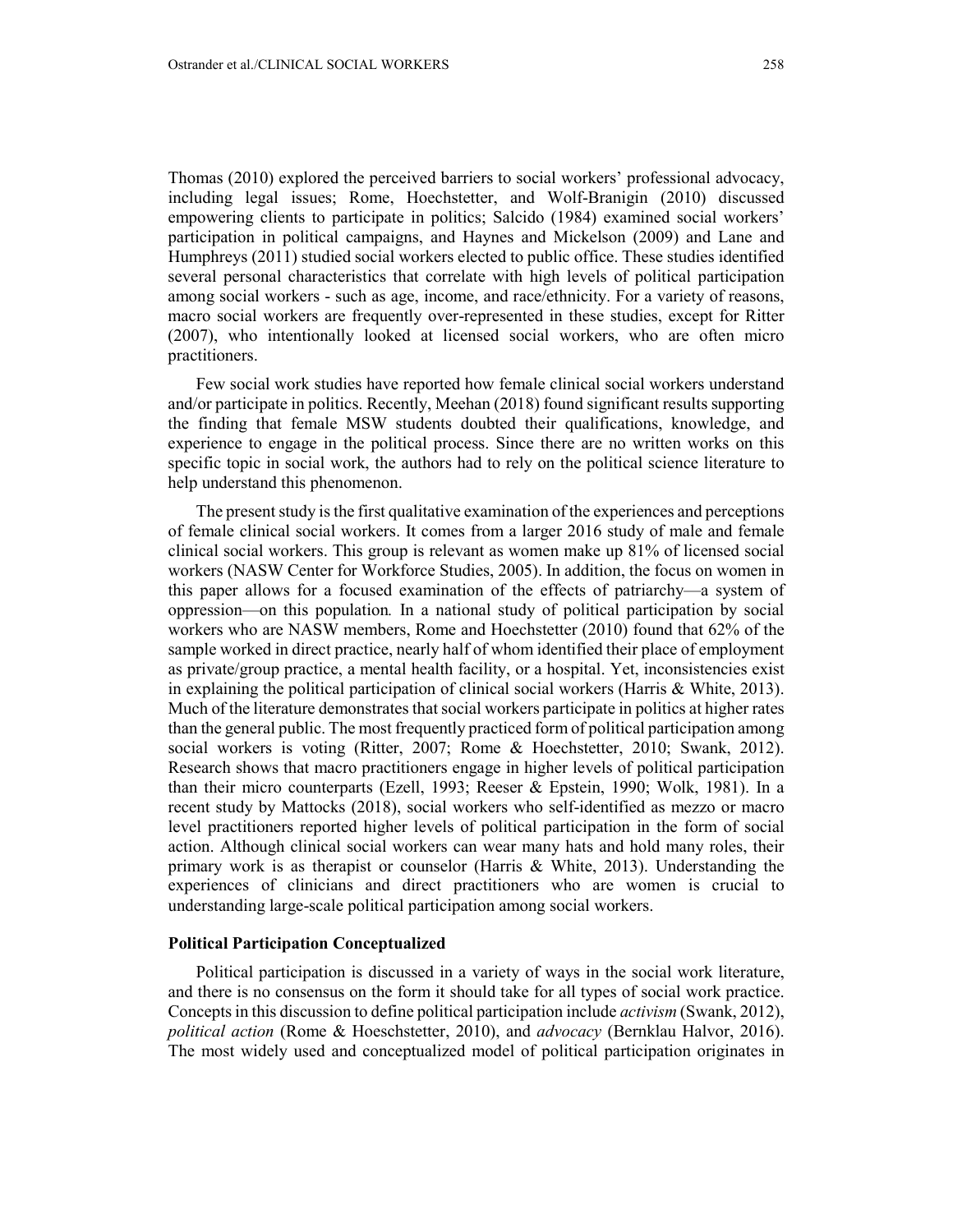Verba, Schlozman, and Brady's (1995) landmark political science study. They characterized political participation as an "activity that has the intent or effect of influencing government action—either directly by affecting the making or implementation of public policy or indirectly by influencing the selection of people who make those policies" (p. 38). Activities in their definition included voting, gaining and using political knowledge, being aware of political issues, protesting a policy issue or government decision, contributing money to and volunteering with campaigns or political committees, and, other politically-directed activities such as running for elected office. They separate political participation from awareness activities (e.g., watching the news) and civic engagement activities (e.g., volunteering for a community agency) that do not explicitly target elected officials. An inherent challenge to the adoption of Verba and colleagues' conceptualization, however, is that it makes no distinction between political participation. Whether there's a distinction between personal political action and engaging the political process on behalf of clients remains unresolved, but we hope to offer additional insight to this notion.

# **Political Participation, Gender Roles, and Political Efficacy**

Clinical social workers have an important role to play in the political context of the social work profession. They have direct contact with clients and can see how policies are affecting individuals. One potential barrier to political engagement by clinical social workers is gender. As noted previously, women comprise the majority of clinical social workers. Although the social work profession has an ethical obligation to promote social change, it is also influenced by broader societal and cultural beliefs. Fox and Lawless (2011) explored how gender socialization and traditional gender roles impacted women's engagement in electoral politics. They found that men are socialized to be "confident, assertive, and self-promoting" (p. 60), and when women demonstrate similar characteristics it is often perceived as "inappropriate or undesirable [for them] to possess these characteristics" (p. 60). This has resulted in women exhibiting a decrease in political ambition due to lower confidence in their leadership capacities, while men demonstrate a higher level of confidence (Fox & Lawless, 2010, 2012; Meehan, 2018).

Burns, Schlozman, and Verba (2001) found that women who are employed have a decrease in political participation due to a lack of leisure time. This disparity is magnified for women who are married with children because of traditional views of men's and women's gender roles regarding family responsibilities. Fox and Lawless (2012) found statistically significant differences between 4,000 men and women surveyed between 2001 and 2011, including women doing most household tasks and child rearing. As women's hours spent working increases, their political participation drops. This is not the case for men. Essentially, women are more likely to trade leisure time for child- and family-related responsibilities than men (Burns et al., 2001; Fox & Lawless, 2012; Silbermann, 2015). Further, as women spend more hours at work focusing on their career, they tend to participate in less visible and formal political activities (Lister, 2007). Although attitudes about gender roles may be shifting, these stereotypical norms and attitudes continue to impact engagement in politics (Fox & Lawless, 2012). When women report having children living in their home, they score lower on measures of political ambition (Fox &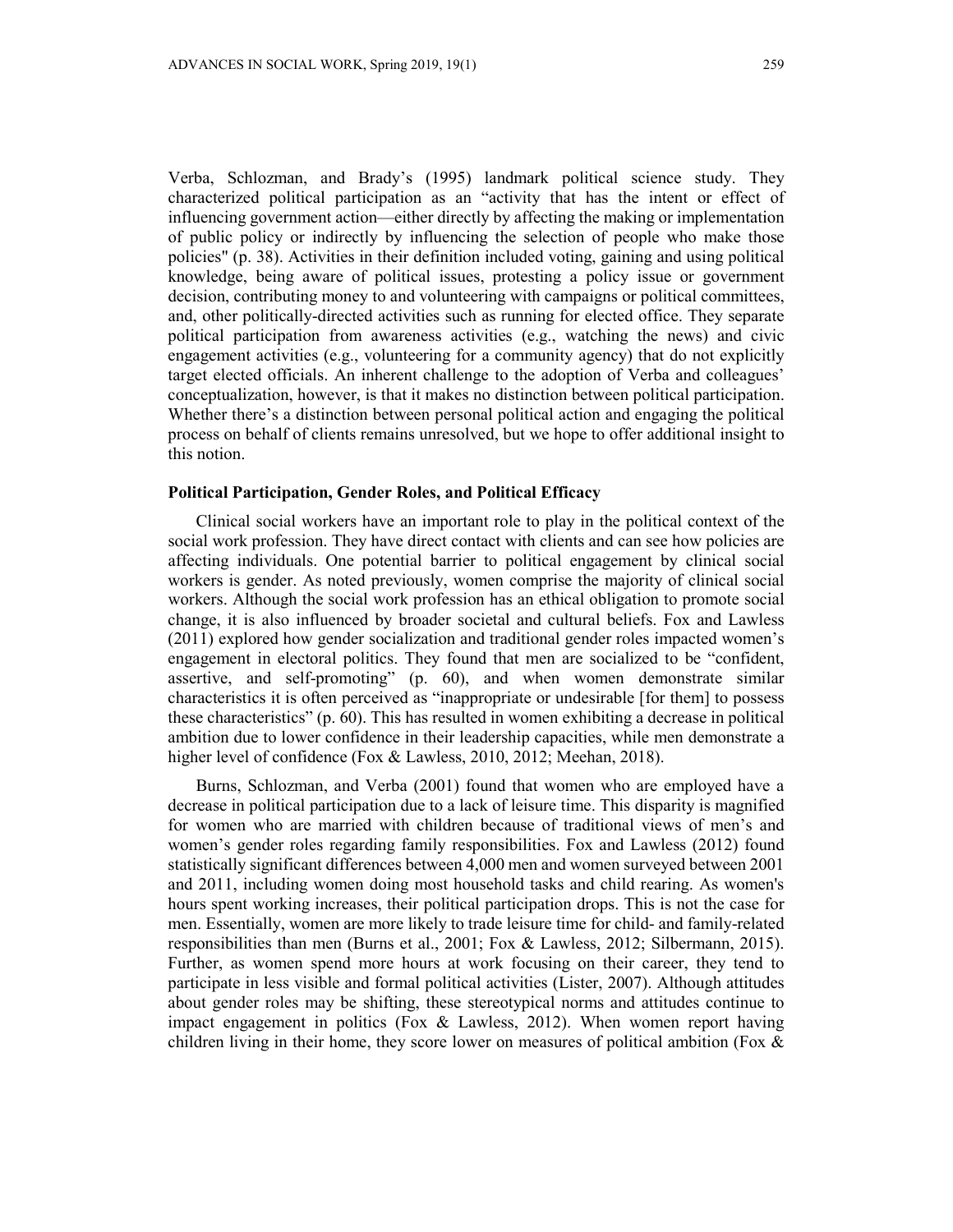Lawless, 2010). Thus, access to the political arena, both in terms of perceived ability and available time, is different for men and women (Enloe, 2004; Freedman, 2002).

Scholars have consistently reported a gender gap in political knowledge as well (Dolan, 2010; Schlozman, Verba, & Brady, 1997). When women are surveyed about political issues, they answer fewer questions correctly than men (Burns et al., 2001; Dolan, 2010) and more often answer with "don't know" (Lizotte & Sidman, 2009). This last finding may be explained by a recent study by Ondercin and Jones-White (2011), which found women have a self-imposed requirement to have higher levels of political knowledge prior to participating in political activities. Additionally, women hold themselves to a higher standard than men when deciding whether to run for elected office (Fulton, Maestas, Maisel, & Stone, 2006). Essentially, women view themselves as lacking the confidence and qualifications to offer political opinions and to discuss politics, even when objective measures of their qualifications are equivalent to men's (Mendelberg, Karpowitz, & Goedert, 2014; Nir & McClurg, 2015).

## **Political Efficacy**

Political knowledge, confidence, and competency contribute to one's sense of political efficacy, or that "a combination of one's sense of competence in the political sphere and one's assessment of the responsiveness of the system" (Campbell, Gurin, & Miller, 1954, p. 187). Beginning with the work of Lane (1959), political efficacy has been used to help explain political participation, and more than a dozen studies have differentiated two types of political efficacy: internal efficacy and external efficacy (Beaumont, 2011). A person with high internal political efficacy believes they understand how to take part in the political process and are not intimidated by obstacles that may be encountered. A person with high political efficacy views the political system and leaders as responsive and accessible to the general public (Caprara, Vecchione, Capanna, & Mebane, 2009).

# **Method**

#### **Research Design**

Using a critical phenomenological approach, this exploratory study sought to understand the lived experiences of clinical social workers and the various factors that contributed to their thoughts and decisions about political participation. Through delineating power differentials and the social, political, and economic forces impacting clinical social workers' daily lives and experiences, this study sought to contextualize the decisions they are obliged to make between meeting the profession's mission and ethics and fulfilling their daily job and life responsibilities. This analysis focused on clinical social workers' perception of how their identity as women impacted their political participation. This study was designed to be nonpartisan, and therefore topics that had partisan implications were only discussed when raised by participants.

# **Data Collection**

Human subject approval was obtained from the Institutional Review Board at the primary researcher's institution. Data was collected using in person  $(n=17)$  and Skype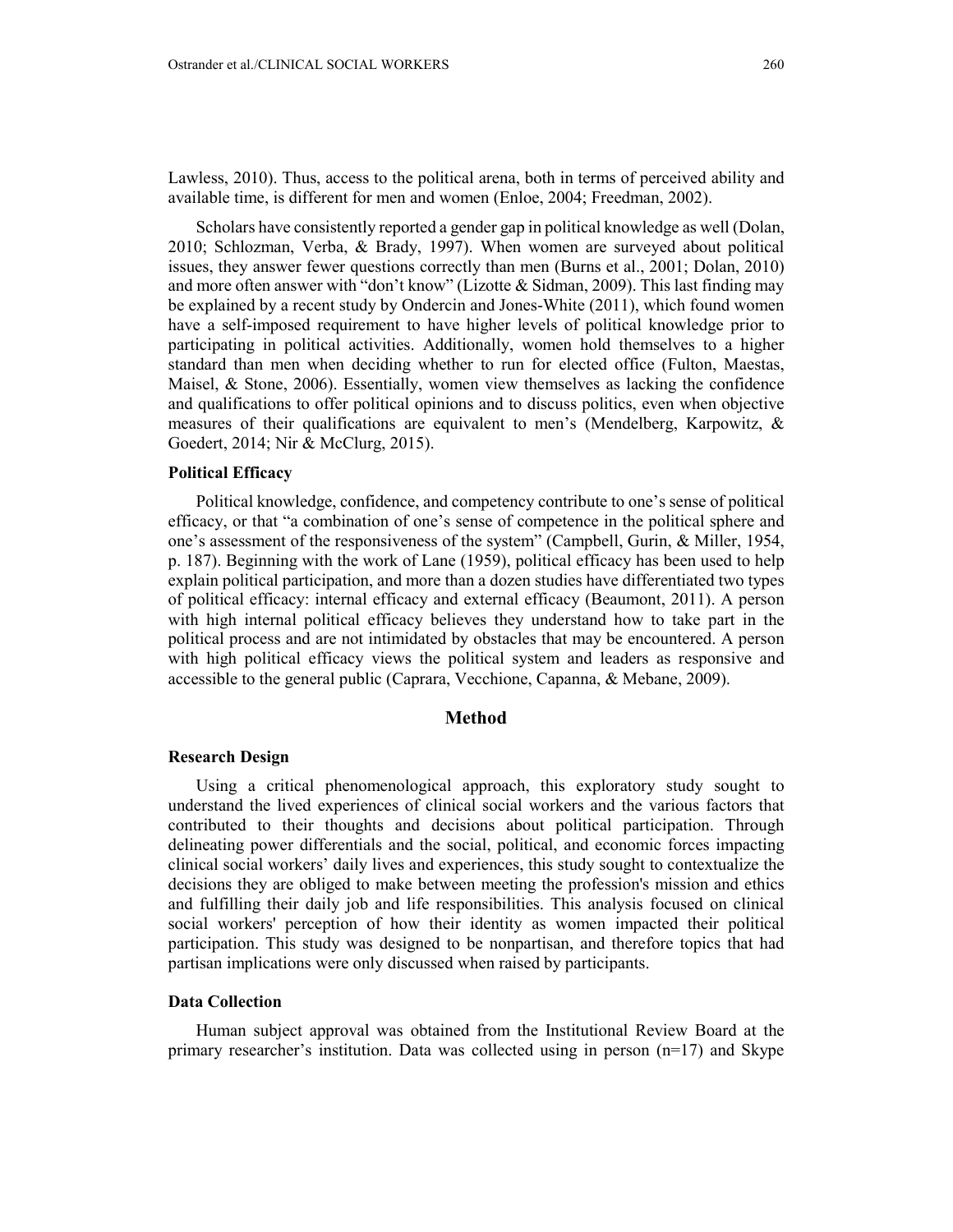(n=6) interviews. Prior to conducting each interview, potential participants were verbally screened for eligibility, and informed consent was obtained. In order to participate in this study, participants needed a master's degree in Social Work; two years post-education clinical practice experience; and, experience providing direct clinical therapeutic services to clients. A semi-structured interview guide was used during all formal interviews, which lasted 75-120 minutes. Second interviews were conducted with five participants to gain further clarification. A demographic survey was also administered.

All interviews were digitally recorded, and thorough field notes and memos were written after each interview. Each participant was assigned a unique identifier, and all personal information was removed to protect the confidentiality of the participants. After all data had been collected, the master list connecting the participants' identity and his/her unique identifiers was destroyed. Interviews were transcribed, reviewed, and coded using NVivo 11 for Mac. Demographic survey data was downloaded and entered into SPSS version 23 for Mac.

# **Sampling**

Nonprobability purposive and snowball sampling methods were employed due to the survey's exploratory nature. For the purposes of this study, the sampling frame was designed in order to access clinical social workers, defined as Masters-level practitioners who provide direct services to "individuals, couples, families, and groups with a focus on intra-personal and interpersonal problems" (Harris & White, 2013, p. 89). Specific agencies that employ clinical social workers who reside in Connecticut, Rhode Island, Massachusetts, Vermont, New Hampshire, and Maine were contacted to develop the original list of participants. This region was selected to allow the researcher to conduct most interviews in person. At the conclusion of each interview, participants were asked to share the interviewer's contact information with other potential participants. The goal of this sampling strategy and study design was to capture the phenomenon.

#### **Participants**

Twenty-three participants were interviewed for this study, and only one participant did not complete the demographic survey, resulting in a 96% response rate. The mean age of the sample was 43 years old, and ages ranged from 28-66 years. Regarding gender, 77% of participants identified as female and 18% as male; one participant identified as a transgender male. Almost 70% of the sample identified as Non-Hispanic White, 14% were Black or African-American, 9% identified as Hispanic/Latino, and 4.5% identified as Afro-Caribbean and Bi- or Multi-Racial. Thus, the sample for this study is primarily White and female, which is reflective of the demographic breakdown of the social work profession. Two respondents (9%) identified as Republicans, two (9%) were unaffiliated with a political party, and the remainder (82%) identified as Democrats. All participants identified their sexual orientation as heterosexual, more than half (54%) were married, 91% of participants had one child or more, and slightly more than one-third (32%) were affiliated with a religion. This article will focus on the experiences of the participants identifying as women, regardless of other social identities.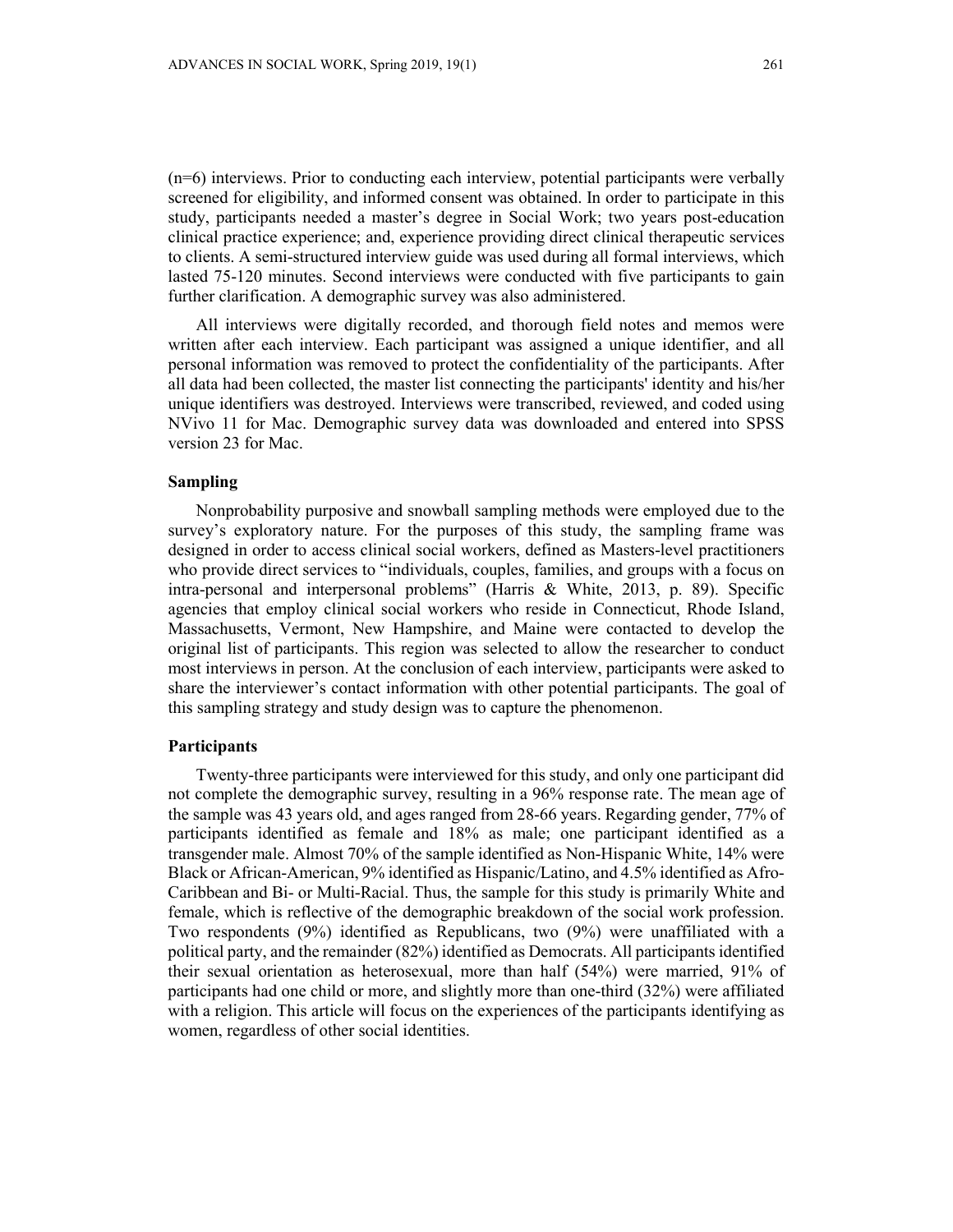## **Data Analysis**

#### **Coding**

After transcription and uploading of interviews into NVivo, an initial codebook was created, followed by a first and second cycle coding methodology (Saldaña, 2013). In order to further increase the rigor and trustworthiness of the coding process, a trained co-coder was employed to code independently using the initial codebook. Once both coders were finished, they met to discuss and reach consensus on all discrepancies. Thematic analysis was conducted by both coders to identify meaning for the larger themes using the interview data, member checking, analytic memos, and peer debriefing. This article discusses one of the two primary themes identified: gender identity as a woman and its impact on political participation. Validity and trustworthiness were addressed in a variety of ways, including use of an audit trail throughout the collection and analysis of the data, peer debriefing, prolonged engagement over one year—working with participants from the initial interview through reporting the findings, member checking, and awareness of researcher bias.

#### **Limitations**

The researcher was cognizant of the stark demographic differences between himself and his interviewees. Identifying as a white, heterosexual, cisgender, male political social worker, the researcher remained mindful of potential bias through constantly assessing and being aware of his position (Padgett, 2016). As this study's findings are based on a nonprobability convenience and snowball sample of 23 participants, these findings are not generalizable to all clinical social workers. Like all qualitative research, the interviews represent a point in time. The first interviews occurred April to June 2015, and the second interviews were conducted in January 2016. Contemporary social, economic, and political events likely impacted the interviewees' perspectives on political participation. The results of this study need to be examined within the context of the 2016 United States presidential election, which proved to be one of the most contentious election seasons in modern history.

#### **Findings**

In the social work literature on political participation to date, no scholars have investigated gender differences among clinical social workers' engagement in the political process. However, in this study the participants' identity as women seemed to influence their understanding of and engagement in political participation with four sub-categories: *identity as a woman, the impact of their family on political participation; marriage/partnership with men;* and, *having children and/or grandchildren*.

#### **Identity as a Woman**

The majority of the female participants, without being prompted, personally identified based on their gender, often connecting other intersecting identities around race, ethnicity, or family roles. These identities included being *women*, *feminists*, *mothers*, *grandmothers*, *wives*, and *spouses*. The participants discussed how these identities interplayed with their political participation. Unlike the female participants, not one of the male clinical social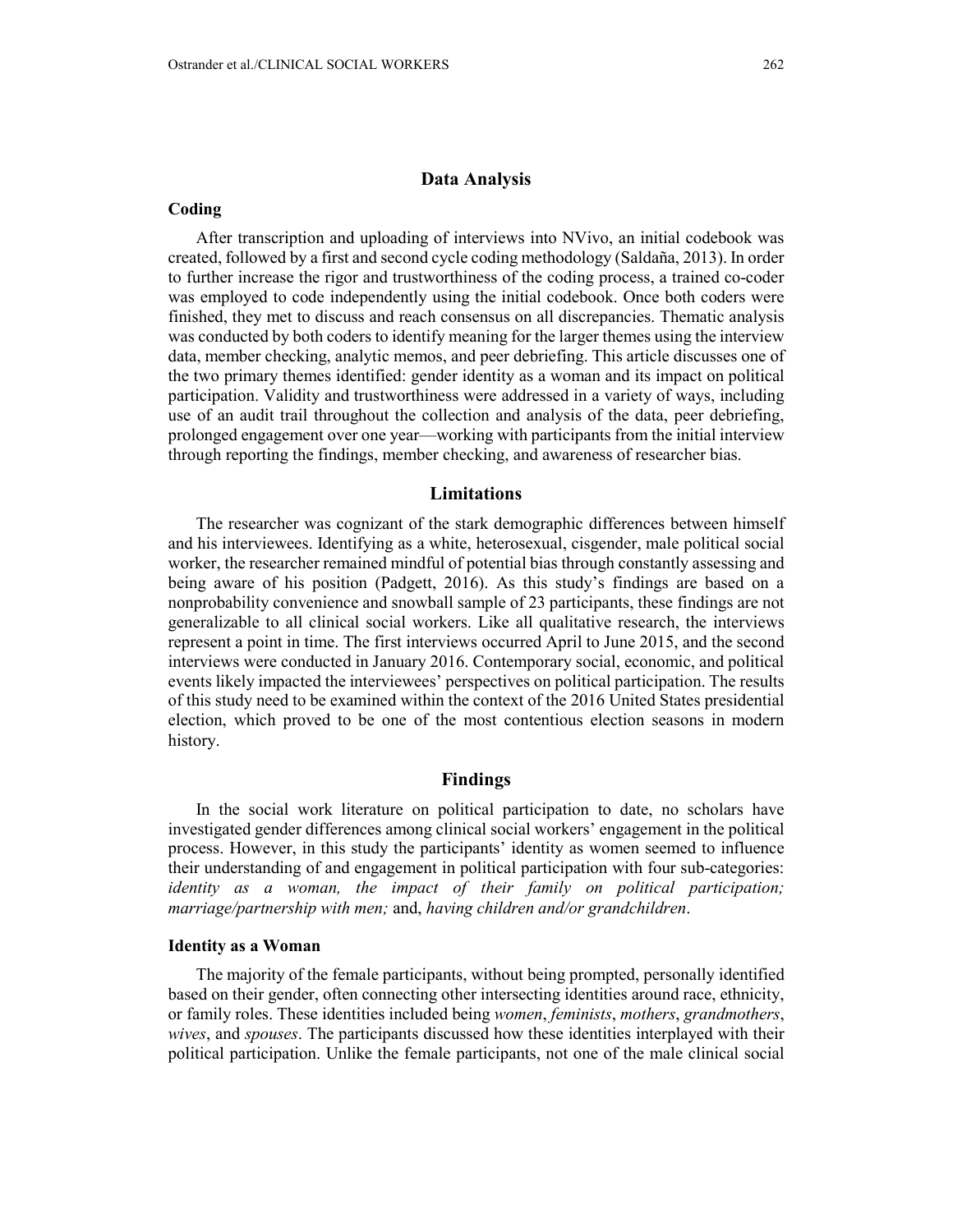workers mentioned their gender in any context of their interviews unless they were asked about it directly.

One of the first participants interviewed was born in Puerto Rico and moved to the continental United States later in life. She eventually married and worked as a school social worker. Discussions about political participation frequently came back to her identity:

*I am a Puerto Rican woman who is a social worker. Then from there are many other [identities]. I am a foster mom, I am a…godmother to many, [and] I am…a parent to a few. Those [identities] are secondary. But my primary identity is that I am a Puerto Rican woman and I am a social worker. [I] see everything through those lenses.*

The participants often spoke about their gender as a strength. One participant who worked as an oncology social worker her entire career, viewed herself as a "pioneer in [her] field" and reflected on her identity as a woman:

*I know my position as a white woman. Because I'm white, I already have some doors open that may not be open [for those who are a different race]. Because I'm a woman, it seemed to be a traditional social work position. However, I like being a strong woman, an independent thinker, a critical thinker, [and] tenacious.*

She felt that as a woman and clinical social worker in the medical field, her colleagues and administration did not view her position as a valuable component of the treatment team. She felt their assumptions that she "should just be happy with what [social workers] get," and that she was "just going to roll over and give in" when she was challenged by a doctor or nurse. Her identity as a "strong woman" helped her combat the injustices she encountered at work.

One participant worked for many years in a clinical setting, but decided she wanted to have a greater influence on the low-income individuals and families she worked with in her rural community mental health practice. She decided to run for elected office. While going door-to-door to introduce herself to voters, this participant encountered many people who needed social services. She felt as a social worker and as a woman she needed to help them, so she brought Medicaid applications and pamphlets for area social service agencies to distribute to people who needed services.

Impacted by the many experiences she had throughout her life personally and professionally, another participant spoke about how she identified as a "strong feminist, liberal, mother and wife. Oh, grandmother, mother, wife." Over the course of the participant's career, she began to believe the best way for her to bring about broader change was through the political process. This led her to work in a macro setting as an advocate, organizer, and a politically engaged social worker. After reflecting, the participant explained how her different identities impacted her career as a social worker employed in the macro sphere:

*I have devoted my career to mostly helping women. I mean, I have male clients now, but they're…honorary women. They're good on women's issues, they're*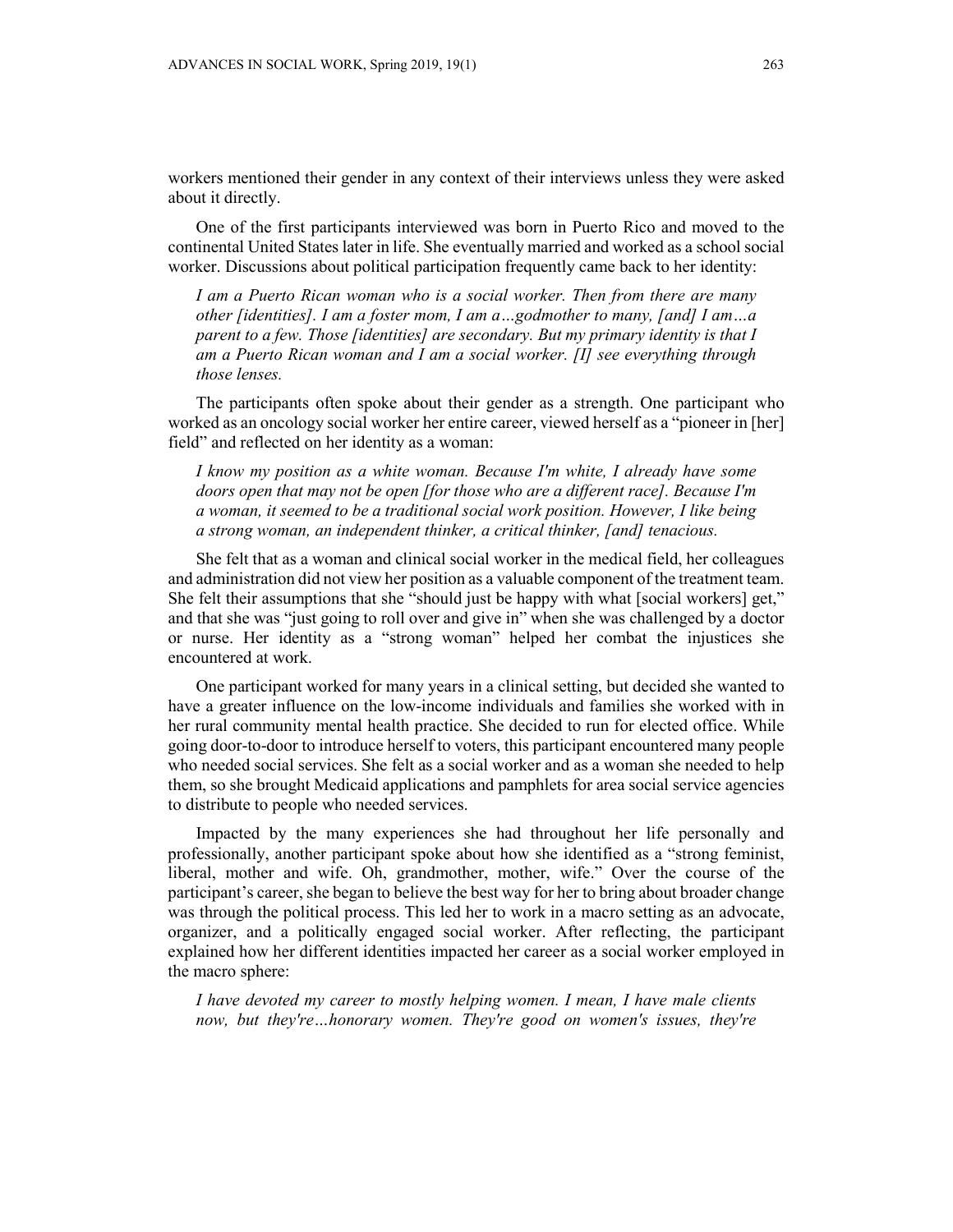*usually men of color, they're usually gay men of color. I feel like I've devoted my whole career to helping women and children.*

A participant who worked in a community mental health agency also identified as a feminist and described what being a woman meant to her. Interestingly, she acknowledged a conflict she experienced as a mother and woman who is impacted by greater society:

*Based on my biology and my physical structure I'm in a position…of becoming pregnant, …carrying a child, and having a child …is both a great privilege and power[ful]…It's [also] a potential prison, entrapment, [and] social control.*

## **Family of Origin**

Most of the women interviewed discussed how their beliefs, values, and ethics were influenced by their families, often through deliberate messaging about traditional gender roles. Participants who came from civically and politically engaged families eventually participated in activities to help impact their communities and the broader society. A participant working in private practice and consulting with a substance abuse agency discussed her socially and politically active family members. She described her family with pleasure and pride:

*Both of my parents were very politically and socially active people…Even predating that, my grandfather wrote a book about the first African-American Merchant Marine captain of a Merchant Marine ship. Harriet Beecher Stowe is a part of my family lineage. My father's side of the family was very politically active, socially active.*

Her family history was the catalyst for social awareness and curiosity about how people relate to each other. On multiple occasions, this participant discussed trying to understand and develop opinions on how people who are different (e.g., gender, race, ethnicity) are allowed to be disadvantaged economically or marginalized. She reflected, "it's one thing to have strong feelings about social issues, [but] it's another thing to take action and take risks to speak out."

Another participant grew up in a very politically active home and had socially conscious and engaged family members. Her grandfather was a state representative, which she acknowledged had a direct impact on her father. After her grandfather died, her parents moved to where "no Democrat had been elected." She related a story about her parents' political involvement and the impact her parents had on her:

*It took seven years for [my parents] to turn the tide and they did. [M]y father was the town council president. I watched that, I lived that, and I think that made a huge impression on me and made it sort of possible in my little girl brain that I could do that. …He always—there was never a question that because I was a girl I couldn't, and my brothers could. That didn't exist in my household; I could do anything.*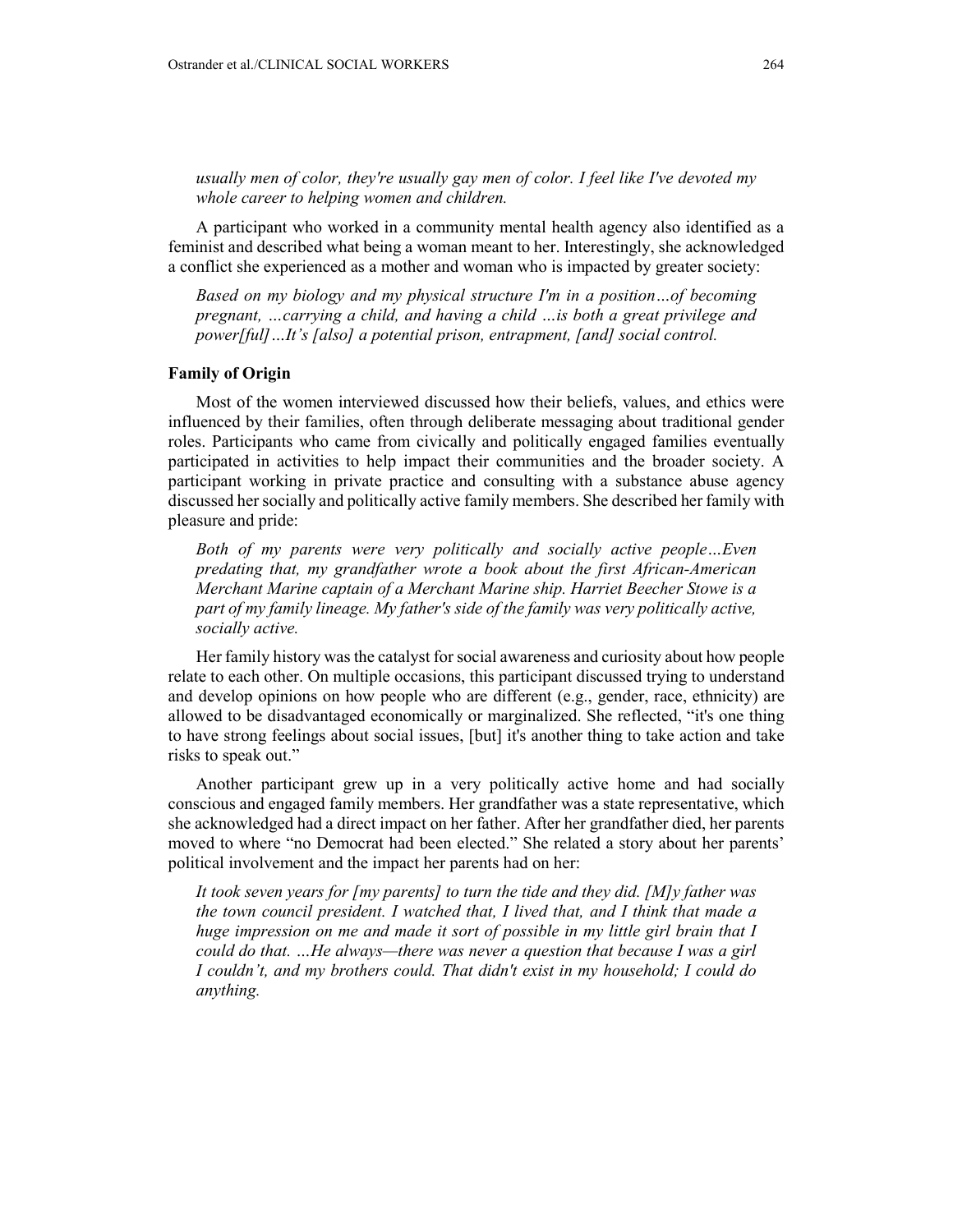#### **Husband or Male Partner**

During the interviews, multiple female participants stated they would "ask [their] husband" whenever they had a concern or question about politics, current events, and/or civically oriented topics. After asking one participant to explain how politics or political participation impacts the work she does with physically and sexual abused children, she quickly minimized her competence and her impact on political systems. She then outlined why her husband was more knowledgeable on the topics:

*My husband really is involved in a lot of that stuff. He keeps up on a lot of the news. All of my political talk at home is him talking at me about things. But as far as any sort of funding for what we do from the government, I always feel like there could be more.*

One participant has been out of her graduate program for two years, recently married and has an 18-month old son. The participant repeatedly told me she could not lend her voice to a conversation she had with her husband on politics. Like other participants, she also viewed herself as not having enough information to have an opinion. When she was asked why she so readily asked her husband about politics, she responded:

*I'll ask him questions, what does this mean? Or, what does that mean? Or, what are they negotiating in Congress? Because I might not even know. Then I have him explain to me, this is what this [bill] means, or this is what that [political issue is about]. This is why the Iranian deal is happening or this. I think a lack of knowledge really.*

Like the other participants, she then began to talk about her lack of knowledge and capabilities to discuss political and civic issues with her husband:

*Because of my lack of knowledge, I can't really engage…[my husband] in [political related] conversations. It's more I'm asking and he's providing information. I think sometimes it's probably frustrating for him because those conversations aren't happening and he's super intelligent…. This is the first time that…[I have] ever really…[thought about this topic] and…how disengaged I am from the whole process.*

Further clarification was required to better understand the participants' answers and comments about their husbands. An important dimension in the lives of these women was the low priority they held for politics, current events, and civic-oriented activities. When these participants were asked what items ranked highest on their priority lists, responses about family were most prominent: "my family will always be the most important priority in my life," said one. After follow-up questions, one participant stated, "my children are first and then the remaining members of my family come somewhere after. My children are always most important to me." Events involving the participants' paid work and community involvement appeared at different places on their individual priority lists. The participants' most frequent community involvement was directly connected to their children's activities.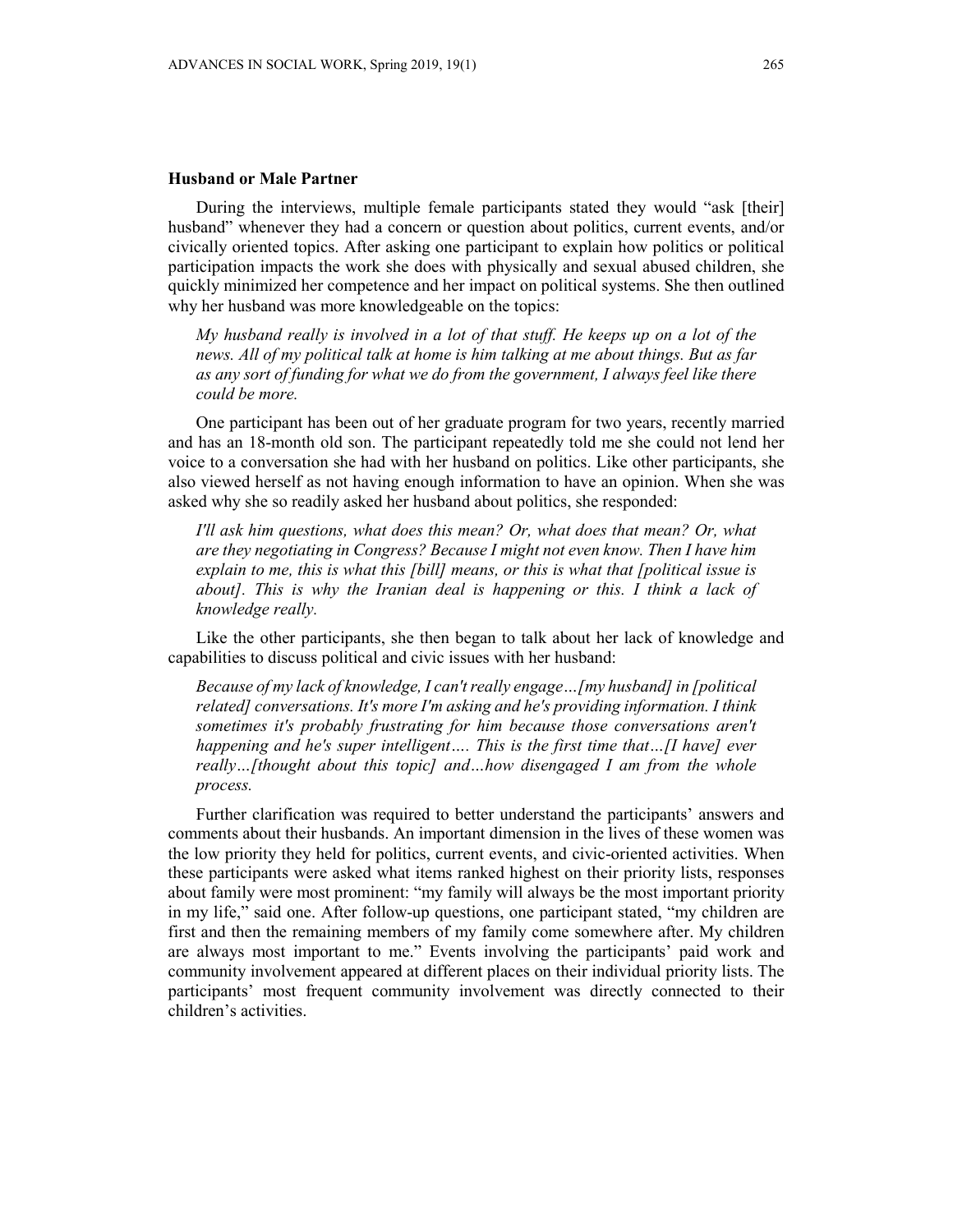When questioned about how their husbands viewed their wife's role within the family, one participant responded concisely and captured the consensus: "[their wife] is responsible for nurturing and caring for the family." Although the participants did not view their husbands' role as one of nurturing, the participants did expect their husbands to split home and family responsibilities. Thus, the participants believed their husbands cared for their families deeply, but it was understood and demonstrated differently. Many believed their husbands viewed their role as being able to financially support their families because they earned higher annual salaries. This allowed these men to pay for the majority of the "family's expenses," to have money "to take family vacations together," and give their children "a jump on life" by providing opportunities to be successful, such as an excellent education. All spoke of their husbands' interests in being engaged with attending their children's events and being present for important school functions. Participants clearly stated they did not believe their husbands "understood all that was required" and the "time commitment" required to care for children.

## **Children and Grandchildren**

Many of the women in this study shared a story or an explanation of their limited availability to engage in politics due to their work and family time commitments with their children or grandchildren. One recently retired participant had three grown children who each had families of their own. Her eldest daughter was struggling to care for her own teenage daughter and the participant agreed to help care for her granddaughter. She said it was "almost impossible to handle anything else because my daughter and granddaughter need me." Regarding political participation, she said she was "focused on being a grandma."

Another participant frequently reflected on her life as a mother and now as a grandmother. She discussed the enormous amount of time it took to raise her children:

*Everyone says [having children is] the greatest thing [they] ever did. I'm not sure it's the greatest thing I ever did—it's the hardest thing I ever did. My heart breaks for women now who are trying to juggle work, school, babies, and diapers. Then I look back and say I did all of that: I worked full-time, went to graduate school, had a baby, and then had [a second] baby….*

The participant reflected fondly on the relationship she had with her parents and gave credit to them and her husband for the support she received to accomplish her goals. During that time, she had to move political engagement to the bottom of her priority list and focus on her young daughter and critically ill son. Although she is actively engaged politically today, she still faces the struggle of being present in her family's life. The participant smiled, and became soft-spoken when she described her children's relationship with their grandparents:

*My parents lived three miles away and their house was utopia for my children and my children were very close to them. I didn't have grandparents and my husband really only had a grandmother and she was wonderful, we have great, fond memories of her. I'm trying to be a very patient [and] engaged on an almost daily basis.*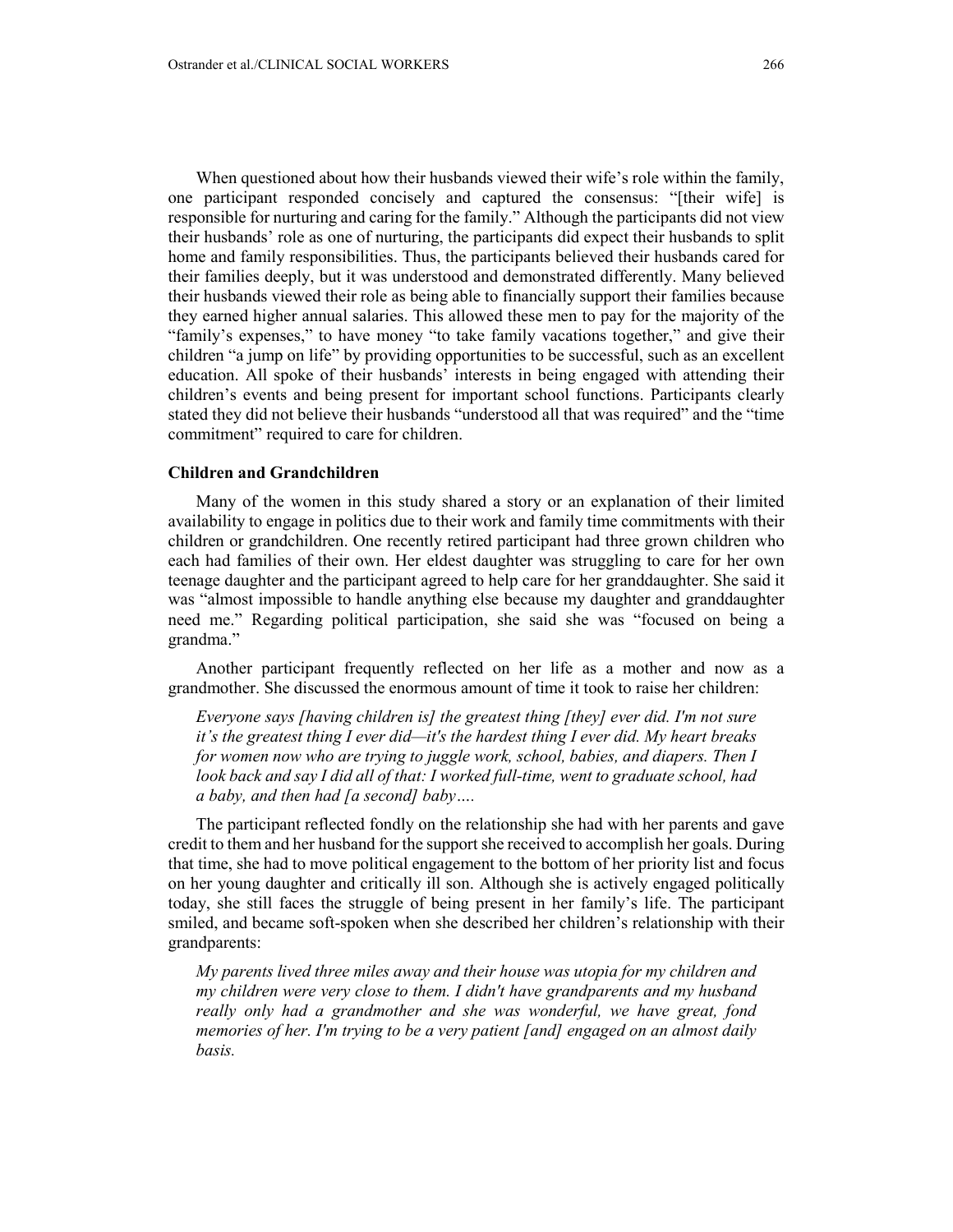# **Political Efficacy**

As discussed previously in the literature review, political efficacy strongly determines political engagement. For this study, political efficacy seemed to be influenced by two subcategories: *distrust of the political system* and *participants' self-image as knowledgeable and qualified* to impact political systems. Statements expressing distrust of the political system, or that the system is unresponsive to their needs, are indicative of low external political efficacy, while high external political efficacy is indicated by confidence in and perceived responsiveness of the political system. Low internal efficacy is indicated by statements expressing participants' belief that they lack the knowledge and qualifications to impact political systems, while high internal efficacy is indicated by participants' selfperception that they are knowledgeable and qualified to engage politically. Each of these sub-categories seemed to be influenced by the participant's identity and socialization as women.

# **Distrust of Political System**

The clinical social workers who participated in this study expressed cynicism and distrust of the political system. They shared feelings of not being heard, distrust of politicians, and that involvement in the political system was a waste of time and effort. One female participant noted:

*I feel very cynical about the effect…of my voice in a political forum. I feel like voting has so little effect. And I don't trust…what is being said is actually accurate and what the [politicians] motivations are. Recently, I was reading about a bill…to partition off the national parks to the states so that they can…make decisions on what to do with the national parks. Of course, the states [are] going to be motivated…because they're going to be able to drill for oil in this national park, sell a portion of it off, or whatever those decisions are that would be money motivated…. But that's not in the best interest of our environmental needs [or] the satisfaction of our population…. I think that the cynicism or skeptic[ism that has developed] in me...probably does stop me from being more involved or more active, because [I] feel like 'ah, what's the use.' I'm probably an outlier, but the more I feel [cynical or skeptical], sometimes it makes me [think], 'well, they're going to hear from me.'*

A Puerto Rican participant explained how residents of Puerto Rico and Puerto Ricans living in the continental United States view politics. She also highlighted the idea of "a lack of trust" that Puerto Ricans feel toward the political system:

*In Puerto Rico, people are more politically inclined because they feel if they fight hard enough, there will be change they can actually see. They believe in [the Puerto Rican] system a little bit more than the [American federal government] who has historically f\*\*ked them over (excuse my French). It's just such a small island. It's like voting…in the state [elections] versus federal [elections]… [Puerto Ricans] trust their people more than White [politicians from the continental United States].*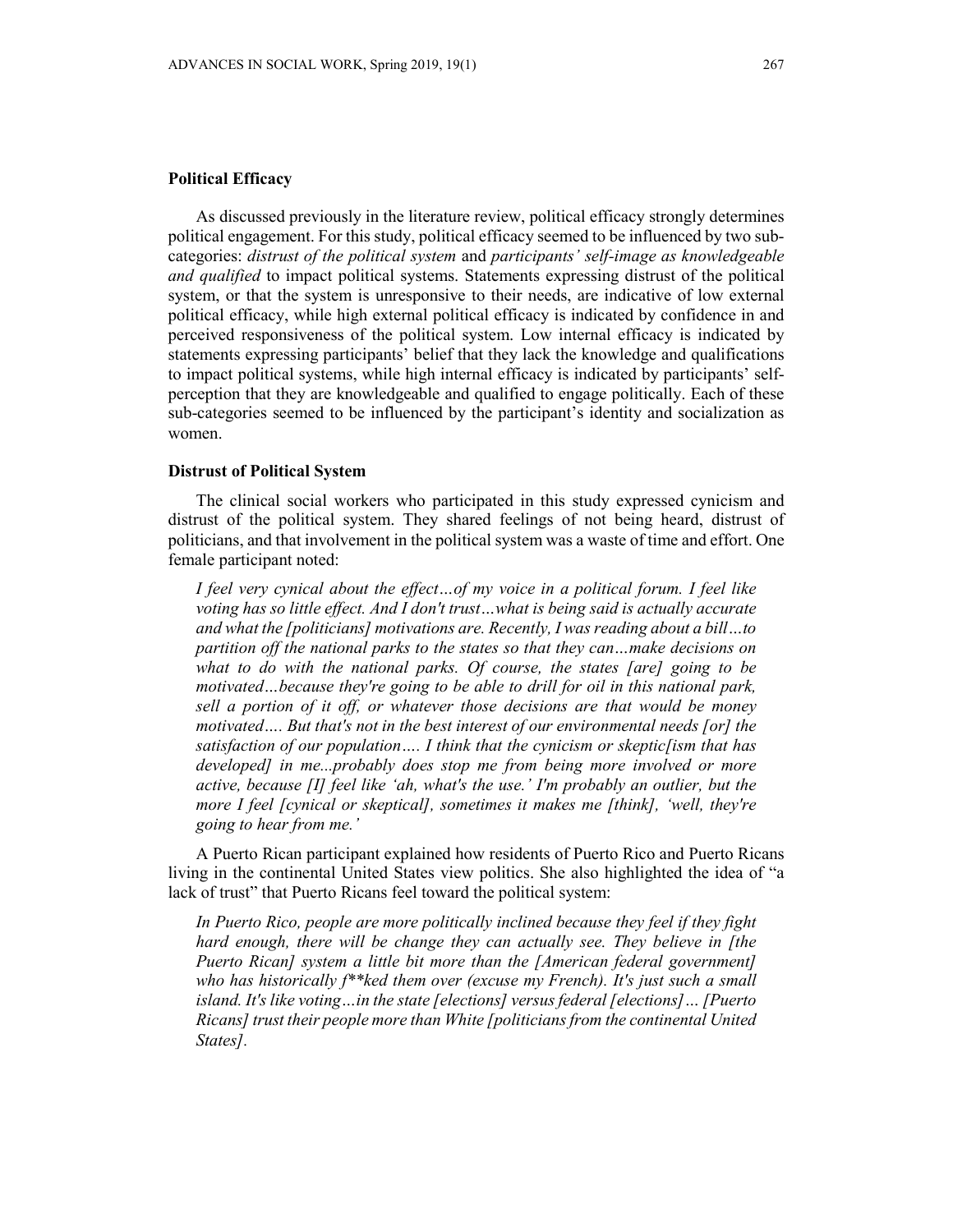*Believing you can actually make change and…[then witnessing] how our governor just chopped, chopped, chopped up services for the mentally disabled and handicapped. He stood on stage and said, 'I know cutting these services are going to hurt the Mainers who need them the most,' and he still cut [the] services. That [experience] made me take a step back and say, 'I can't do this anymore.'*

**Participants' self-image as knowledgeable and qualified.** Many of the quotes from female participants demonstrate their belief that they lack adequate knowledge to participate in the political process and rationalizations as to why they were *not* qualified for politics. As one female participant in her late 20s described:

*I guess it's just a topic where I [feel]…naïve. I just never…jumped into…or learned more about [politics]. I guess I never literally felt like I had a ball in the game…as far as [politics] was concerned. I just kind of listened to everybody and just kind of stayed back, for fear of saying something incorrect or offensive.*

There were only three female participants (out of 18) who believed they were knowledgeable enough and qualified to run for elected office. In each case, these participants had previously run or served as an elected official. One of these women, an administrator of a non-profit, described how she became frustrated with the decisions her local town board was making and with hearing from her family, friends, and clients about the consequence of the board's decisions.

*I decided I'm tired of just hearing all this, I'm going to go do something and I decided to run. [The local board] needed to be different and I thought I had the skills to help make it different...[The other elected members] weren't looking at [the issues before the board] in a social work way. I'm listening to their debates and…I'm thinking, you're just not hearing each other [and] you're not working together. My role on the [local board] became [that of] a…social worker mediator…where I would… find this common ground so we could move forward.*

# **Discussion**

The study's findings suggest female clinical social workers' perspectives of political participation and their own potential for political involvement align with the extant literature on women's political participation (e.g., Barabas, Jerit, Pollock, & Rainey, 2014; Dolan, 2010; Fox, 2011; Fox & Lawless, 2010, 2011, 2012; Hannagan, Littvay, & Popa 2014; Thomas, 2012). The participants described their own expectations and their families' expectations that they would focus on family caretaking to the exclusion of political involvement. They also described themselves as lacking knowledge about the political process and policy, and looking to others, generally husbands, to provide that knowledge. Female participants described the challenges of their work-life balance, balancing the work they do as graduate-educated professionals and traditional gender roles as wives, mothers, and grandmothers. These women explained that when they returned home from work, their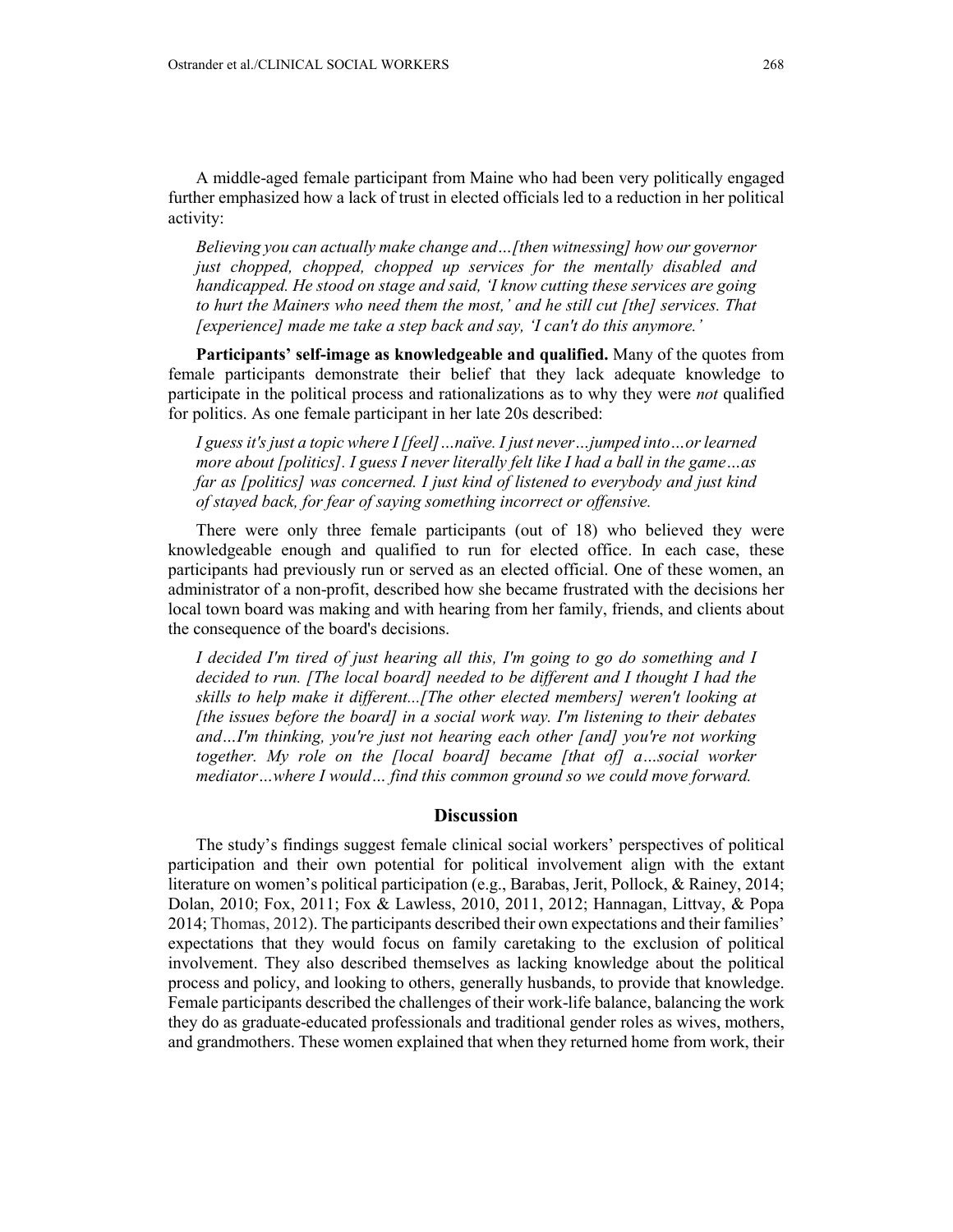primary concern was caring for their children; other time commitments were less of a priority.

Most of the female participants exhibited low levels of internal political efficacy, viewing themselves as politically unqualified and un-knowledgeable, and possessing low levels of political ambition and political confidence to engage in politics. The finding that many women reported asking their husbands to explain politics and policy decisions to them was unexpected in light of the women's professional status and the amount of policy content that is expected to be provided in social work education programs in order to meet the Council on Social Work Education (CSWE) competency regarding policy practice. More research is needed to determine whether the participants in this study are outliers in this regard, or whether this is a larger issue that needs to be addressed by social work education.

Further complicating the female participants' political participation were their low levels of external political efficacy—a distrust in political structures. Many of the participants felt that government was present in their lives, but only when something was required of them, such as when they had to take their social work license exam. The exception to this were the four participants with household incomes greater than \$160,000 per year, who found government both responsive and able to meet their personal needs, describing, for example, their ability to receive high-quality health insurance through the Affordable Care Act. Women in this study who described low internal political efficacy (feeling that they could not make a difference in the political realm) and low external political efficacy (trust of political systems) showed low levels of political involvement, as previous research in this area has uncovered (e.g., Lane, Ostrander, & Smith, 2017; McClendon, Lane, Ostrander & Smith, in press; Ostrander, 2017; Ostrander et al., 2017).

#### **Implications**

The implications for this study must be considered within the light of the small sample size and qualitative methods. They must also be considered within the patriarchal framework of modern democracies. The findings highlight two significant implications regarding this framework. First, they show that the population studied here is hindered from political involvement by many of the socio-cultural and functional constraints that limit women's political participation around the world, such as gender roles that conceptualize women's roles as primarily in the private sphere, while men's gender roles are in the public sphere (Bari, 2005). Second, they show that the women in this study have rich positionality and life experiences that, because of these constraints, are not represented in political participation. We believe this is a disadvantage to both the political process and the outcomes of policy, as their participation could inform a different set of policy norms and priorities than exist in the current system. Beyond these structural considerations, we suggest three overarching areas of implications: suggestions for social work education, suggestions for clinical social workers who wish to increase their political participation, and future research directions.

**Social Work Education.** The Educational Policy and Accreditation Standards (EPAS) of the CSWE outline social work's important role in political advocacy and political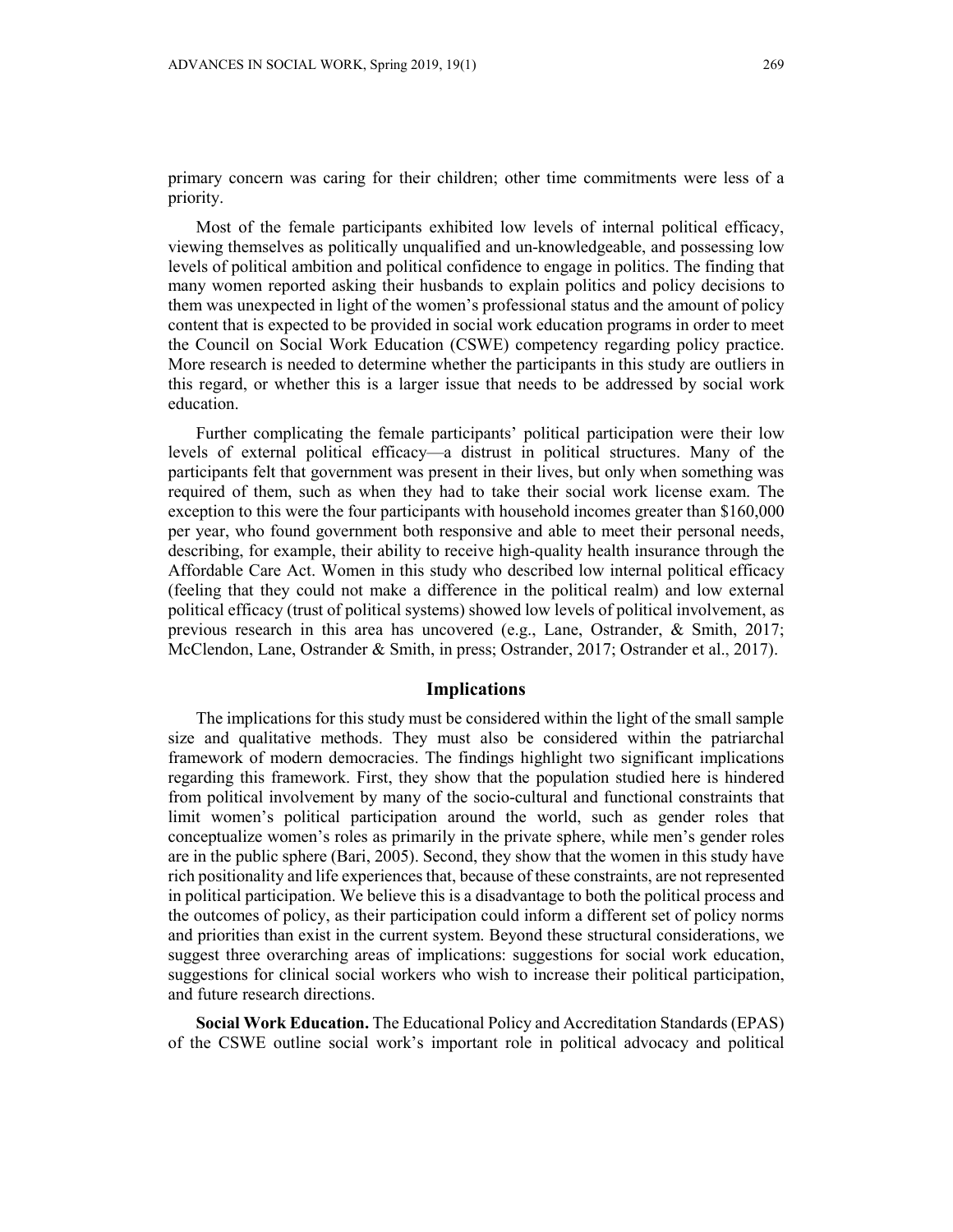participation (CSWE, 2015). As currently written, these standards outline an expectation that through social work education, social work students should learn to advocate for effective policies that help lift people out of poverty and remove barriers and oppressive forces. In order to achieve this, CSWE asserts that students should engage in collaborative action within the profession and in tandem with clients to bring about effective policies if those who control the levers of power are not willing to bring about change (CSWE, 2015). Social workers facilitating the political engagement of their marginalized clients cannot only affect clients' lives immediately but potentially have positive ramifications for future generations of these vulnerable families.

In 2013, a report sponsored by Association for Community Organization and Social Administration was critical of social work education's lack of attention to the importance of macro practice (Rothman, 2013). The findings of this research, while small, are consistent with the findings in this report. Combined, these findings suggest that one option for improvement within social work education is for CSWE to modify EPAS Competency 5 (Engage in Policy Practice) and emphasize the ways in which policy affects the other eight competencies. For instance, female participants' consistent reference to their spouses' keeping up with news and current political events, points to the necessity of including political awareness activities in a model of political participation. If these women are typical of other social work students, social work education can serve them well by increasing political awareness. The *Specialized Practice Curricular Guide to Macro Social Work Practice* addresses these issues (personal communication, Suzanne Pritzker & Sunny Harris Rome, June 1, 2018), and should be used regularly by social work programs across the country. Based on our research, the Rothman Report, and other related research, we also recommend an increase in policy-related field placements. The research in this area suggests that policy and politically-related field placements are rare, particularly for generalist and micro students (Hill et al., 2017; Pritzker & Lane, 2014). The work of the social work programs who have received grants from the CSWE Policy Practice in Field Education Initiative highlight the opportunities for this work to occur with micro, macro, and generalist students, in a variety of programs and settings (CSWE, n.d.).

**Clinical Social Workers and Policy.** Lawmakers' and corporations' continual push for greater efficiencies with a focus on increased profits comes at the risk of eroding the social work profession's mandate and the betterment of some of the most vulnerable populations. We believe those who participated in this study may be typical of other clinical social workers who can be part of the efforts to reverse these trends by engaging in the electoral process and encouraging their clients to participate in changing the policies that further marginalize and oppress them. The participant from Puerto Rico's perspective on the way that residents of the US territory "trust their people" highlights the importance of engaging with local politics, which are often more accessible and less time-consuming than national politics. Clinical social workers who work with marginalized groups can look for opportunities to engage agencies, clients, and communities with local leaders to build knowledge and trust in the political system, which can potentially increase external political efficacy of groups most impacted by social inequities. Like the participant who "was tired" of what she saw in the political arena, one strategy for cultivating such leadership lies in social workers' interventions with clients to help them recognize areas of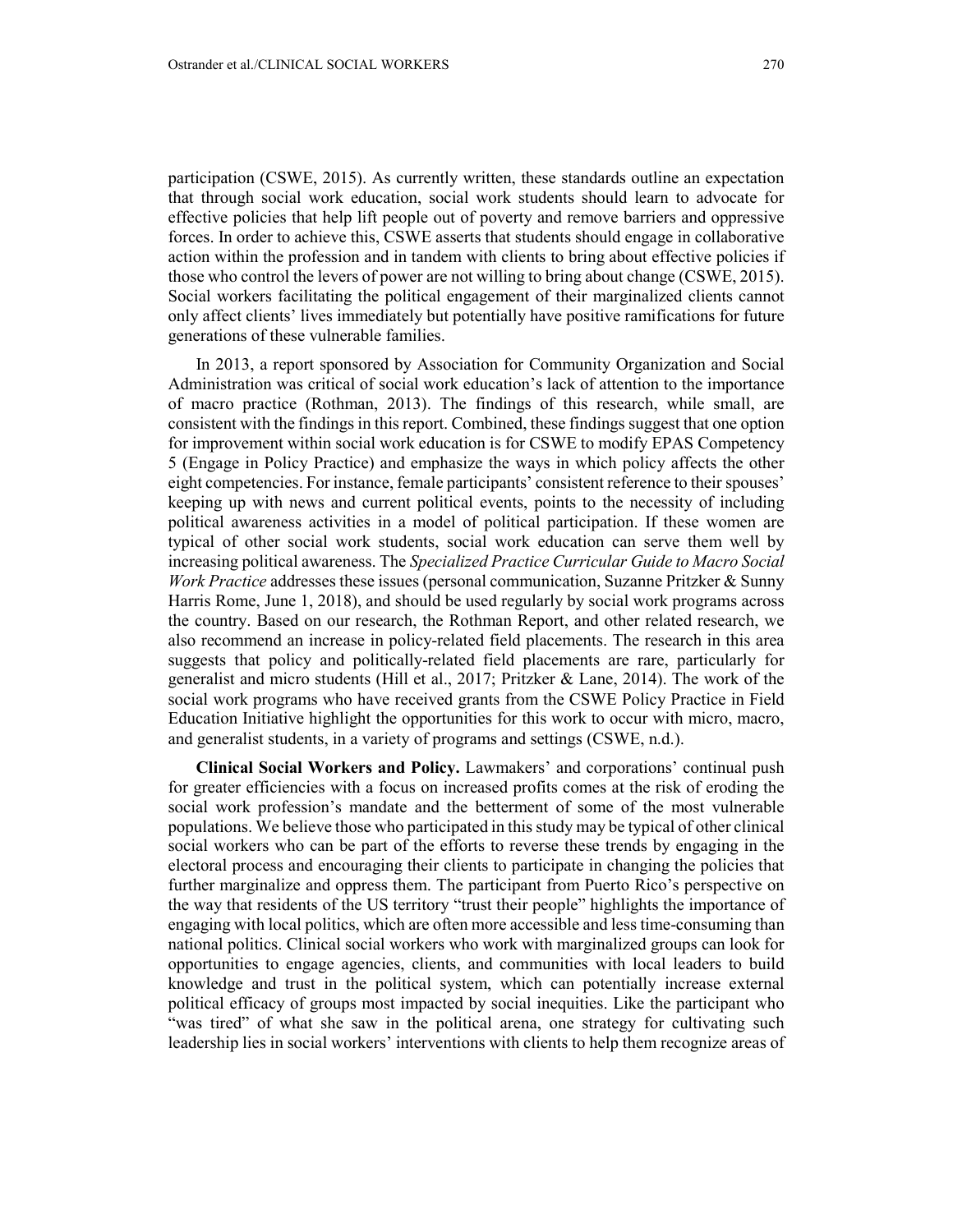strength, resilience, and expertise that they can contribute at the local/community level. This can contribute to the development of internal political efficacy of these community members.

**Future Research.** This study highlights several areas where further research should be conducted. As discussed in the limitations section, this group was a small sample from one area of the country. Future qualitative research can help us better understand how people who identify as queer, people of color, geographic differences, political ideologies, and other subsets of social workers interpret political participation. Although this study seems to identify new areas of research to explore among social workers, different subpopulations may be influenced differently by broader gender socialization, thus warranting further exploratory study. Future quantitative research among larger groups of clinical social workers would allow researchers to determine whether this study's results are reflective of other clinical social workers. The results of such a study would provide strong empirical evidence to help impact policies at NASW, CSWE, and social work educators and practitioners around the country. In addition, this study took place within a contentious and divisive national election process. There have been massive demonstrations in opposition to many of the administration's policy positions and decisions, such as The Women's March, and there has been an influx of female political candidates for local, state and federal office. Consequently, a potential area of future research could be identifying the extent to which clinical social workers' political awareness and involvement have been impacted as a result of these events and activities. Finally, further research guided by radical feminism, socialist feminism, or Black feminist theory may more accurately portray the lived experiences of female social workers who hold non-White, non-middle-class, and other marginalized identities.

#### **Conclusion**

Although professional organizations and leaders continue to highlight the ethical and professional responsibilities of all social workers to participate in the political process, clinical social workers, particularly women, face a variety of challenges in reaching these aspirational goals. The negative impressions of the political process and gender gap in political participation described here have roots in socialization and expectations. Social work education and policy advocacy can affect change that will increase the internal and external efficacy of social workers and create a policy environment that allows more options for all social workers in balancing the demands of professional and personal lives and in advocating on behalf of disempowered groups.

# **References**

- Barabas, J., Jerit, J., Pollock, W., & Rainey, C. (2014). The question(s) of political knowledge. *American Political Science Review, 108*(4), 840-855. doi: <https://doi.org/10.1017/s0003055414000392>
- Bari, F. (2005). *Women's political participation: Issues and challenges (draft).* Retrieved from [http://www.un.org/womenwatch/daw/egm/enabling](http://www.un.org/womenwatch/daw/egm/enabling-environment2005/docs/EGM-WPD-EE-2005-EP.12%20%20draft%20F.pdf)[environment2005/docs/EGM-WPD-EE-2005-EP.12%20%20draft%20F.pdf](http://www.un.org/womenwatch/daw/egm/enabling-environment2005/docs/EGM-WPD-EE-2005-EP.12%20%20draft%20F.pdf)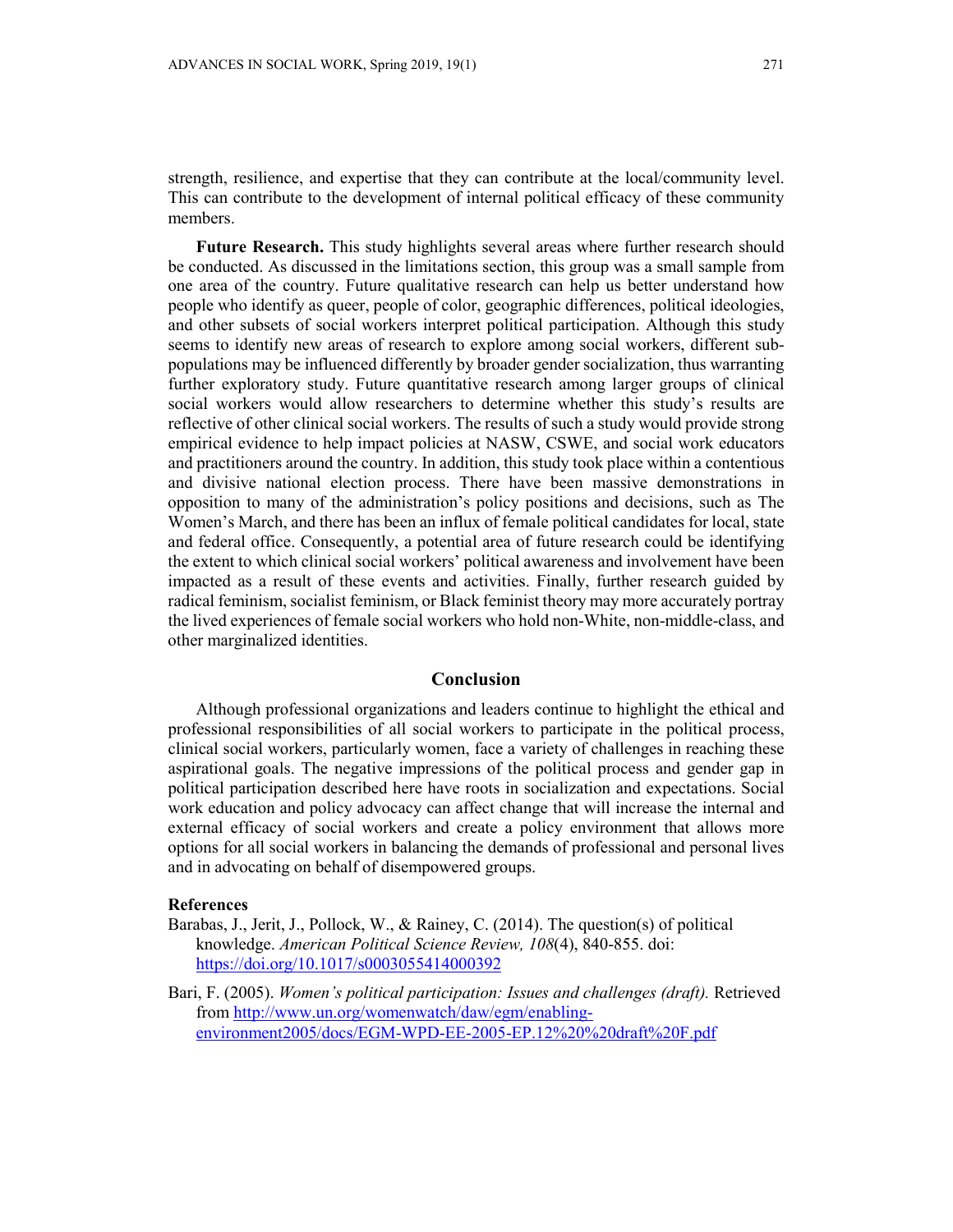- Beaumont, E. (2011). Promoting political agency, addressing political inequality: A multilevel model of internal political efficacy. *The Journal of Politics, 73*(1), 216- 231. doi: <https://doi.org/10.1017/s0022381610000976>
- Bernklau Halvor, C. D. (2016). Increasing social work students' political interest and efficacy. *Journal of Policy Practice, 15*(4), 289-313. doi: <https://doi.org/10.1080/15588742.2015.1081578>
- Burns, N., Schlozman, K. L., & Verba, S. (2001). *The private roots of public action: Gender, equality, and political participation*. Cambridge, MA: Harvard University Press. doi: <https://doi.org/10.1017/s1468109903211026>
- Campbell, A., Gurin, G., & Miller, W. E. (1954). *The voter decides*. Oxford: Row, Peterson, & Co.
- Caprara, G. V., Vecchione, M., Capanna, C., & Mebane, M. (2009). Perceived political self-efficacy: Theory, assessment and applications. *European Journal of Social Psychology, 39*(6), 1002-1020. doi: <https://doi.org/10.1002/ejsp.604>
- Council on Social Work Education [CSWE]. (2015). *Educational Policy and Accreditation Standards for baccalaureate and master's social work programs*. Retrieved fro[m http://www.cswe.org/File.aspx?id=81660](http://www.cswe.org/File.aspx?id=81660)
- CSWE. (n.d.). *Policy practice in field education.* Retrieved from [https://www.cswe.org/Centers-Initiatives/Initiatives/Policy-Practice-in-Field-](https://www.cswe.org/Centers-Initiatives/Initiatives/Policy-Practice-in-Field-Education-Initiative/Grantees-List)[Education-Initiative/Grantees-List](https://www.cswe.org/Centers-Initiatives/Initiatives/Policy-Practice-in-Field-Education-Initiative/Grantees-List)
- Dolan, K. (2010). Do women and men know different things? Measuring gender differences in political knowledge. *The Journal of Politics, 73*(1), 97-107. doi: <https://doi.org/10.1017/s0022381610000897>
- Enloe, C. (2004). *The curious feminist*. Berkeley, CA: University of California Press.
- Ezell, M. (1993). The political activity of social workers: A post-Reagan update. *Journal of Sociology and Social Welfare, 20*(4), 81-97.
- Fisher, R., & Karger, H. J. (1997). *Social work and community in a private world: Getting out in public*. White Plains, N.Y: Longman.
- Fox, R. L. (2011). Studying gender in U.S. politics: Where do we go from here? *Politics and Gender, 7*(1), 94-99. doi: <https://doi.org/10.1017/s1743923x10000589>
- Fox, R. L., & Lawless, J. (2010). If only they'd ask: Gender, recruitment, and political ambition. *Journal of Politics, 72*(2), 310-326. doi: <https://doi.org/10.1017/s0022381609990752>
- Fox, R. L., & Lawless, J. L. (2011). Gendered perceptions and political candidacies: A central barrier to women's equality in electoral politics. *American Journal of Political Science, 55*(1), 59-73. doi: <https://doi.org/10.1111/j.1540-5907.2010.00484.x>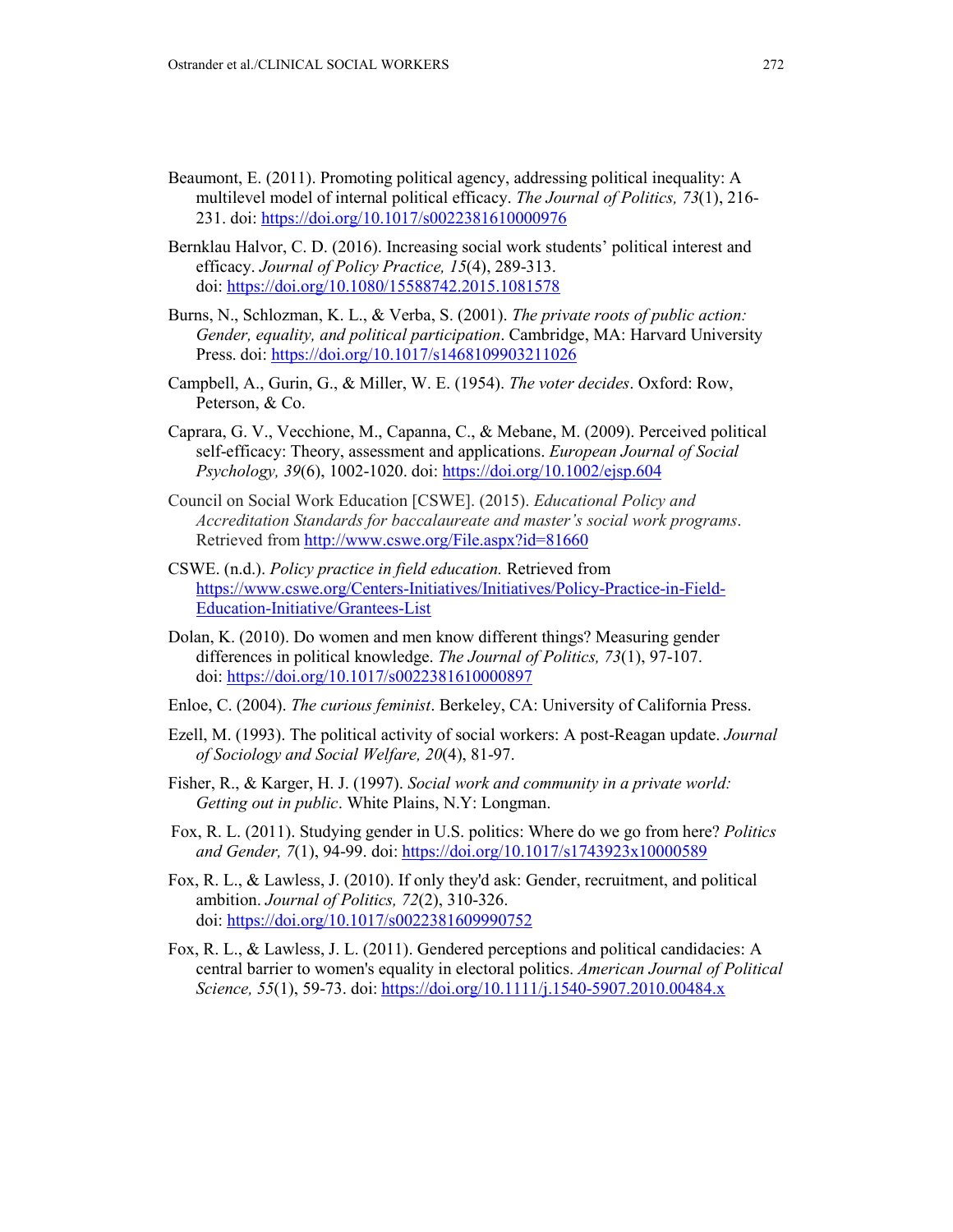- Fox, R. L., & Lawless, J. (2012). *Men rule: The continued under-representation of women in U.S. politics.* Retrieved fro[m](https://www.american.edu/spa/wpi/upload/2012-Men-Rule-Report-final-web.pdf) <https://www.american.edu/spa/wpi/upload/2012-Men-Rule-Report-final-web.pdf>
- Freedman, E. (2002). *No turning back*. New York, NY: Ballantine Books.
- Fulton, S., Maestas, C., Maisel, S., & Stone, W. (2006). The sense of a woman: Gender, ambition, and the decision to run for Congress. *Political Research Quarterly, 59*(2), 235-248. doi: <https://doi.org/10.1177/106591290605900206>
- Hannagan, R. J., Littvay, L., & Popa, S. A. (2014). Theorizing sex differences in political knowledge: Insights from a twin study. *Politics and Gender, 10*(1), 89-114. doi: <https://doi.org/10.1017/s1743923x1300055x>
- Harding, S. (2004). The sound of silence: Social work, the academy, and Iraq. *Journal of Sociology and Social Welfare, 31*(2), 179-197.
- Harris, J., & White, V. (2013). Clinical social work. In *A dictionary of social work and social care.* Oxford University Press [online]. Retrieved from [http://www.oxfordreference.com/view/10.1093/acref/9780199543052.001.0001/acref](http://www.oxfordreference.com/view/10.1093/acref/9780199543052.001.0001/acref-9780199543052-e-310) [-9780199543052-e-310.](http://www.oxfordreference.com/view/10.1093/acref/9780199543052.001.0001/acref-9780199543052-e-310)
- Haynes, K. S., & Mickelson, J. S. (2009). *Affecting change: Social workers in the political arena* (7th ed.). Boston, MA: Prentice Hall.
- Hill, K., Erickson, C. L., Donaldson, L. P., Fogel, S. J., & Ferguson, S. M. (2017). Perceptions of macro social work education: An exploratory study of educators and practitioners. *Advances in Social Work, 18*(2), 522-542. doi:<https://doi.org/10.18060/21455>
- Lane, R. E. (1959). *Political life: Why people get involved in politics.* Glencoe, IL: Free Press. doi: <https://doi.org/10.1002/ncr.4100480914>
- Lane, S. R., Ostrander, J., & Smith, T. R. (2017). 'Politics is social work with power': Training social workers for elected office. *Social Work Education 37*(1), 1-16. doi:<http://dx.doi.org/10.1080/02615479.2017.1366975>
- Lane, S. R., & Humphreys, N. A. (2011). Social workers in politics: A national survey of social work candidates for elected office. *Journal of Policy Practice, 10*, 225-244. doi:<https://doi.org/10.1080/15588742.2011.582809>
- Lawless, J., & Fox, R. L. (2010). *It still takes a candidate: Why women don't run for office* (Rev. ed.). New York, NY: Cambridge University Press. doi: <https://doi.org/10.1017/cbo9780511778797>
- Lister, R. (2007). Inclusive citizenship: Realizing the potential. *Citizenship Studies, 11*(1), 49-61. doi: <https://doi.org/10.1080/13621020601099856>
- Lizotte, M.-K., & Sidman, A. H. (2009). Explaining the gender gap in political knowledge. *Politics & Gender, 5*(02), 127-151. doi: <https://doi.org/10.1017/s1743923x09000130>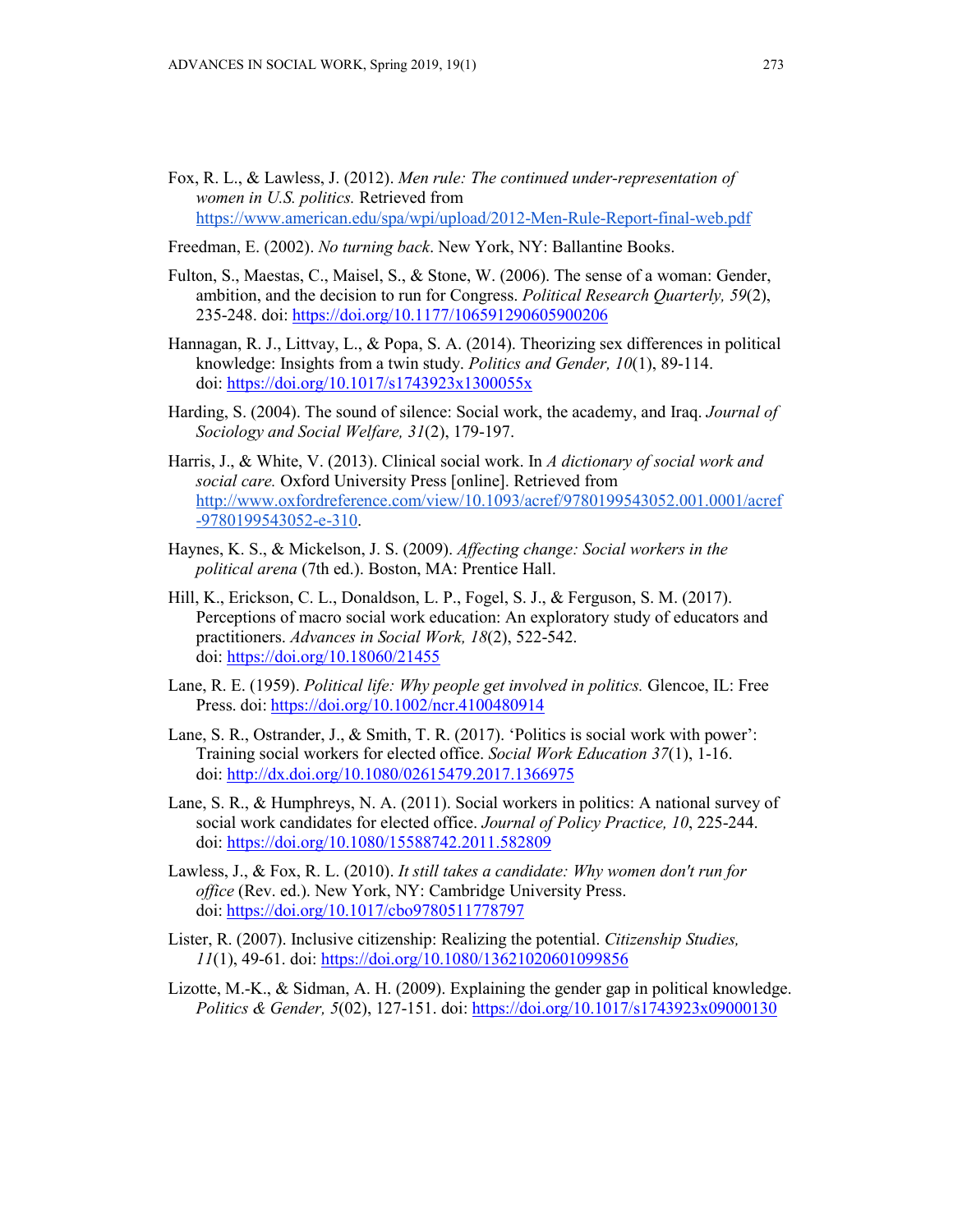- Mattocks, N. (2018). Social action among social work practitioners: Examining the micro– macro divide. *Social Work, 63*(1), 7-16. doi: <https://doi.org/10.1093/sw/swx057>
- McClendon, J., Lane, S. R., Ostrander, J., & Smith, T. (in press). Training social workers for political engagement: Exploring regional differences in the United States. *Journal of Teaching in Social Work.*
- Meehan, P. (2018). "I think I can . . . maybe I can . . . I can't": Social work women and local elected office. *Social Work*, *63*(2), 145-152. doi[:](https://doi-org.ezproxy.lib.uconn.edu/10.1093/sw/swy006) <https://doi.org/10.1093/sw/swy006>
- Mendelberg, T., Karpowitz, C. F., & Goedert, N. (2014). Does descriptive representation facilitate women's distinctive voice? How gender composition and decision rules affect deliberation. *American Journal of Political Science, 58*(2), 291-306. doi: <https://doi.org/10.1111/ajps.12077>
- NASW Center for Workforce Studies. (2005). *Assuring the sufficiency of a frontline workforce: A national study of licensed social workers.* Retrieved from [http://www.naswdc.org/resources/workforce/files/NASW\\_SWCassuring\\_3.pdf](http://www.naswdc.org/resources/workforce/files/NASW_SWCassuring_3.pdf)
- Nir, L., & McClurg, S. D. (2015). How institutions affect gender gaps in public opinion expression. *Public Opinion Quarterly, 79*(2), 544-567. doi: <https://doi.org/10.1093/poq/nfv016>
- Ondercin, H. L., & Jones-White, D. (2011). Gender jeopardy: What is the impact of gender differences in political knowledge on political participation? *Social Science Quarterly, 92*(3), 675-694. doi: <https://doi.org/10.1111/j.1540-6237.2011.00787.x>
- Ostrander, J. (2017). *To participate or not to participate, that is the question: A critical phenomenological study of clinical social workers and their political participation.* (Doctoral dissertation). Retrieved from <http://digitalcommons.uconn.edu/dissertations/1296>
- Ostrander, J. A., Lane, S. R., McClendon, J., Hayes, C., & Smith, T. R. (2017). Collective power to create political change: Increasing the political efficacy and engagement of social workers. *Journal of Policy Practice*, *16*(3), 261-275. doi:<http://dx.doi.org/10.1080/15588742.2016.1266296>
- Padgett, D. (2016). *Qualitative methods in social work research* (3rd ed.). Los Angeles, CA: Sage Publications.
- Pritzker, S., & Lane, S. R. (2014). Integrating policy and political content in BSW and MSW field placements. *Journal of Social Work Education, 50*(4), 730-739. doi**:** <https://doi.org/10.1080/10437797.2014.947905>
- Reeser, L. C., & Epstein, I. (1990). *Professionalization and activism in social work: The sixties, the eighties, and the future.* New York, NY: Columbia University Press. doi: <https://doi.org/10.7312/rees92434>
- Ritter, J. A. (2007). Evaluating the political participation of licensed social workers in the new millennium. *Journal of Policy Practice, 6*(4), 61-78. doi: [https://doi.org/10.1300/j508v06n04\\_05](https://doi.org/10.1300/j508v06n04_05)